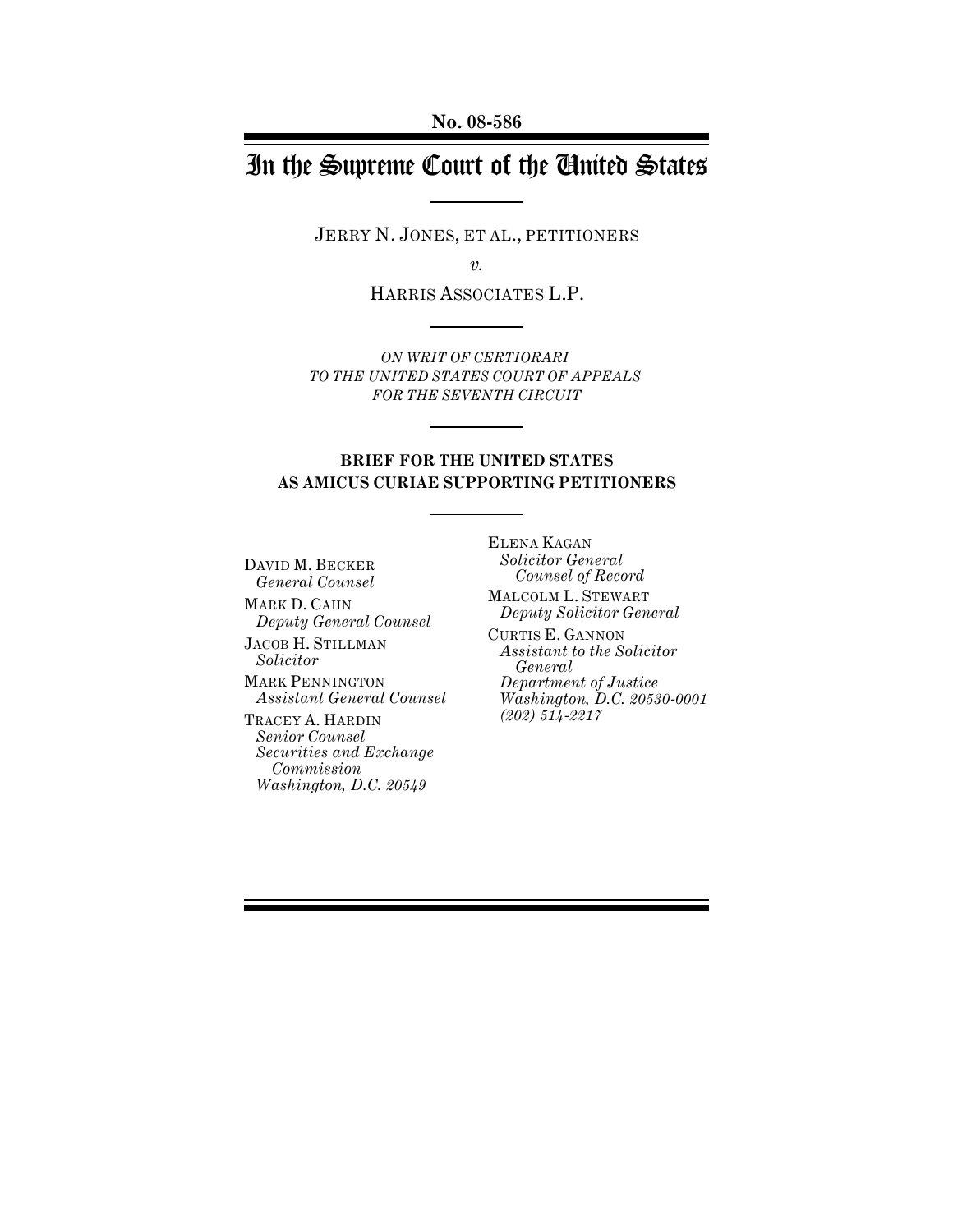### **QUESTION PRESENTED**

Whether a security holder's claim that a mutual fund's investment adviser breached its fiduciary duty by charging an excessive fee—more than twice the fee it charged to clients with which it was not affiliated—is cognizable under Section 36(b) of the Investment Company Act of 1940, 15 U.S.C. 80a-35(b), even if the security holder does not show that the adviser misled the mutual fund directors who approved the fee.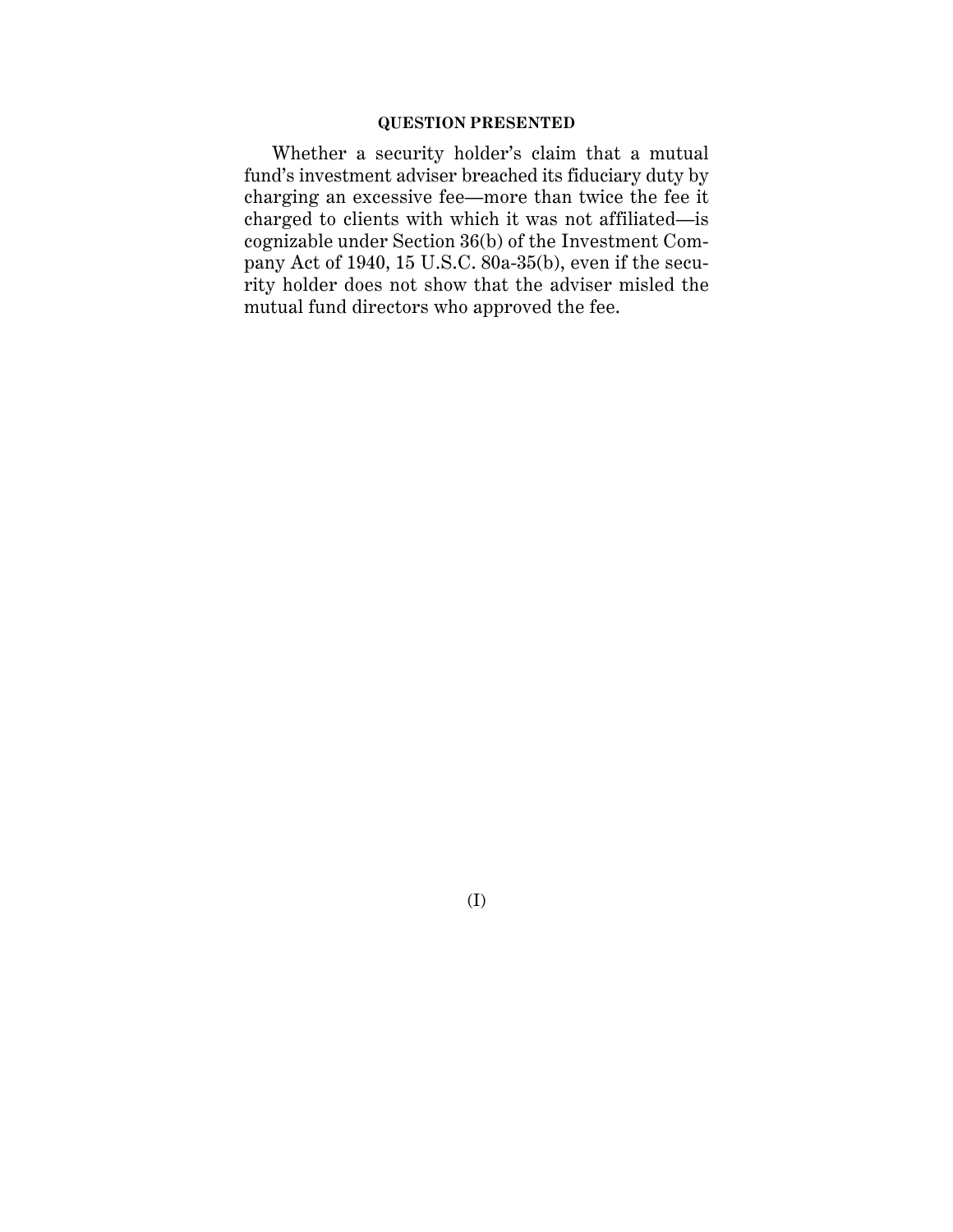## **TABLE OF CONTENTS**

| Page                                                                                 |
|--------------------------------------------------------------------------------------|
|                                                                                      |
|                                                                                      |
| Summary of argument $\dots\dots\dots\dots\dots\dots\dots\dots\dots\dots\dots$        |
| Argument:                                                                            |
| To determine whether an investment adviser has                                       |
| breached its fiduciary duty under Section 36(b), a court                             |
| must consider "all the circumstances," including fees                                |
| received for providing comparable services to                                        |
|                                                                                      |
| A. A mutual fund's investment adviser violates its                                   |
| "fiduciary duty with respect to the receipt of                                       |
| compensation" if it negotiates and receives an                                       |
| excessive fee, even if it has fully disclosed the                                    |
|                                                                                      |
| B. An investment adviser's compensation should be                                    |
| within the range of fees that might have been                                        |
| negotiated through arm's-length bargaining, and                                      |
| a comparison with the fees the adviser charges                                       |
| unaffiliated clients for comparable services is                                      |
|                                                                                      |
| 1. Section 36(b) prohibits an investment adviser                                     |
| from charging fees so disproportionately large                                       |
| that they could not have been negotiated through                                     |
| $arm's$ -length bargaining $\ldots \ldots \ldots \ldots \ldots \ldots 21$            |
| 2. In light of the structural impediments to arm's-                                  |
| length bargaining between mutual funds and                                           |
| their investment advisers, an adviser's fee cannot                                   |
| be declared lawful simply because it is<br>comparable to fees paid by similar mutual |
|                                                                                      |
|                                                                                      |

(III)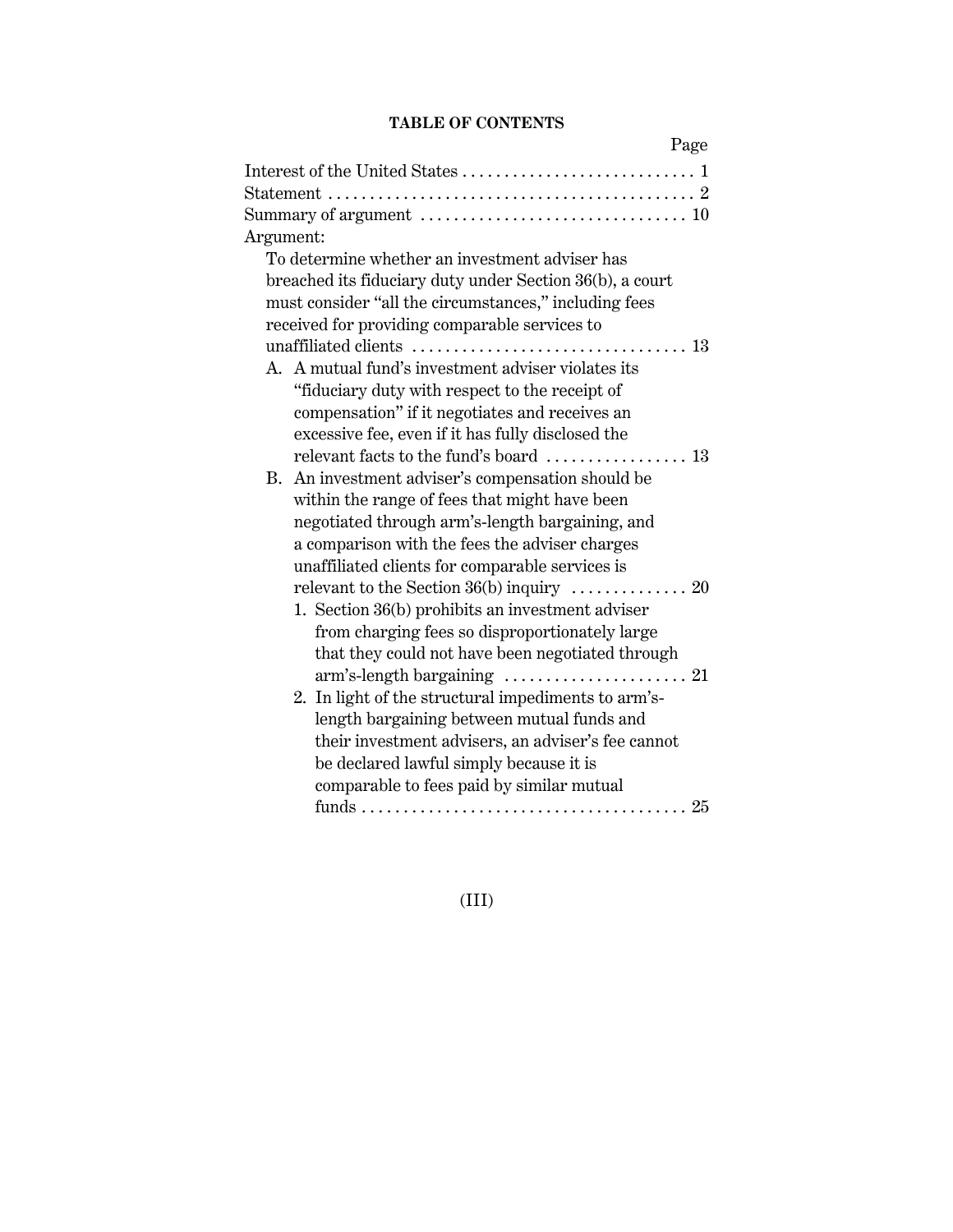| Table of Contents-Continued:                                                                                                                      | Page |
|---------------------------------------------------------------------------------------------------------------------------------------------------|------|
| 3. An evaluation under Section 36(b) of "all the<br>circumstances" should include consideration of<br>any fees the adviser receives for providing |      |
| comparable services to unaffiliated clients  29                                                                                                   |      |

# **TABLE OF AUTHORITIES**

# Cases:

| Daily Income Fund, Inc. v. Fox, 464 U.S. 523               |
|------------------------------------------------------------|
|                                                            |
| Gallus v. Ameriprise Fin., Inc., 561 F.3d 816 (8th Cir.    |
|                                                            |
| Gartenberg v. Merrill Lynch Asset Mgmt., Inc.:             |
| 528 F. Supp. 1038, 1047 (S.D.N.Y. 1981), aff'd,            |
| 694 F.2d 923 (2d Cir. 1982), cert. denied,                 |
|                                                            |
| 694 F.2d 923 (2d Cir. 1982), cert. denied,                 |
|                                                            |
| Kamen v. Kemper Fin. Servs., Inc., 500 U.S. 90 (1991)  4   |
| NLRB v. Amax Coal Co., 453 U.S. 322 (1981) $\ldots$ 16, 22 |
|                                                            |
| United States v. National Ass'n of Secs. Dealers, Inc.,    |
|                                                            |
| Varity Corp. v. Howe, 516 U.S. 489 (1996)  16              |
| Young v. General Motors Inv. Mgmt. Corp., No.              |
| 08-1532-CV., 2009 WL 1230350 (2d Cir. May 6,               |
|                                                            |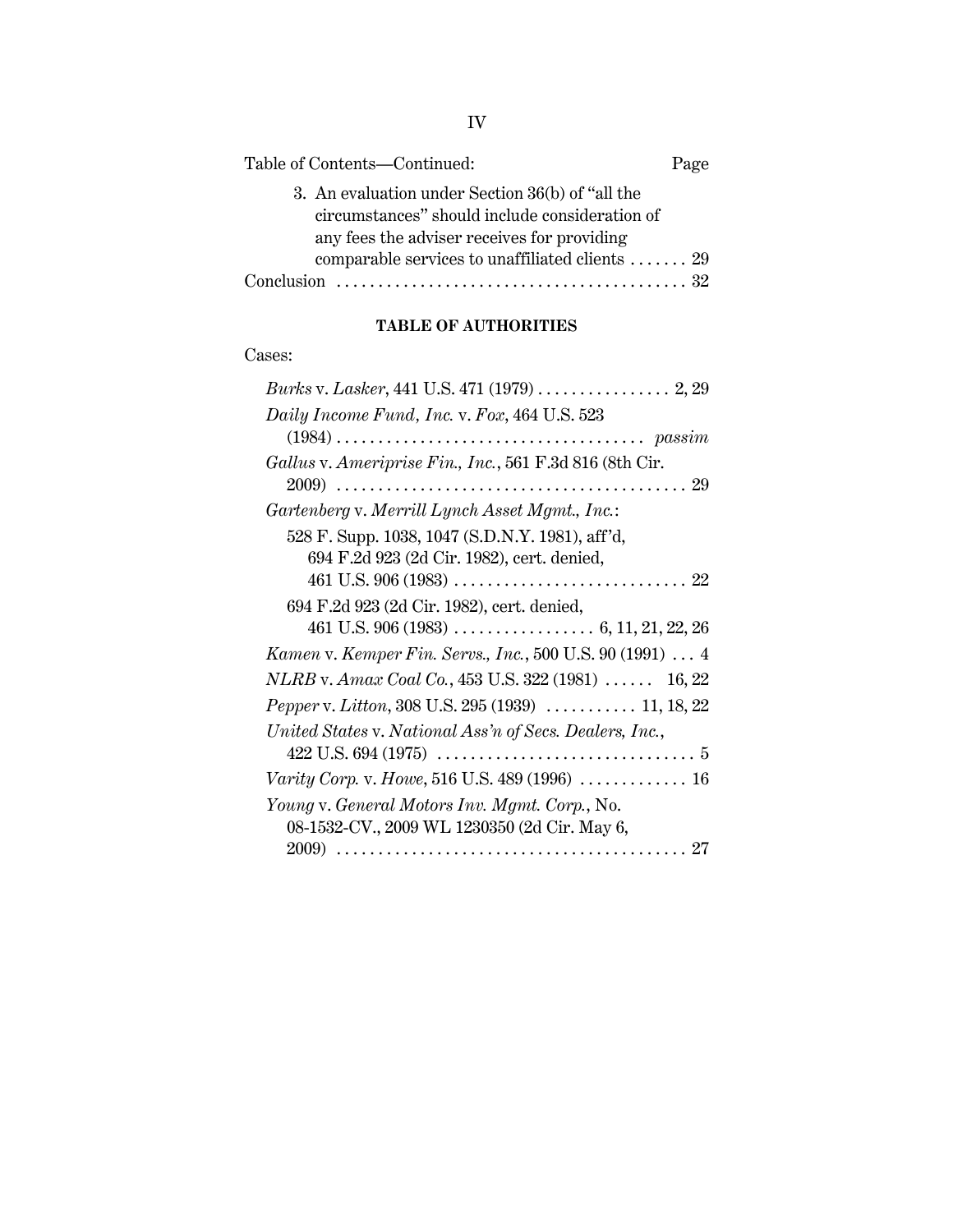| Statutes and regulations:                                | Page |
|----------------------------------------------------------|------|
| Employee Retirement Income Security Act of 1974,         |      |
|                                                          |      |
|                                                          |      |
| Investment Company Act of 1940, ch. 686, 54 Stat. 789  2 |      |
|                                                          |      |
| Investment Company Act of 1940, 15 U.S.C. 80a-1          |      |
|                                                          |      |
|                                                          |      |
|                                                          |      |
|                                                          |      |
|                                                          |      |
|                                                          |      |
|                                                          |      |
| 15 U.S.C. 80a-35(b)(1) (§ 36(b)(1))  15, 18, 32          |      |
| $15$ U.S.C. 80a-35(b)(2) (§ 36(b)(2))  5, 10, 14, 24, 25 |      |
|                                                          |      |
| Investment Company Amendments Act of 1970,               |      |
|                                                          |      |
|                                                          |      |
| 17 C.F.R. 240.14a-101, Sched. 14A, Item 22,              |      |
|                                                          |      |
| Miscellaneous:                                           |      |

| John C. Coates & R. Glenn Hubbard, Competition in               |
|-----------------------------------------------------------------|
| the Mutual Fund Industry: Evidence and                          |
| <i>Implications for Policy</i> , 33 J. Corp. L. 151 $(2007)$ 26 |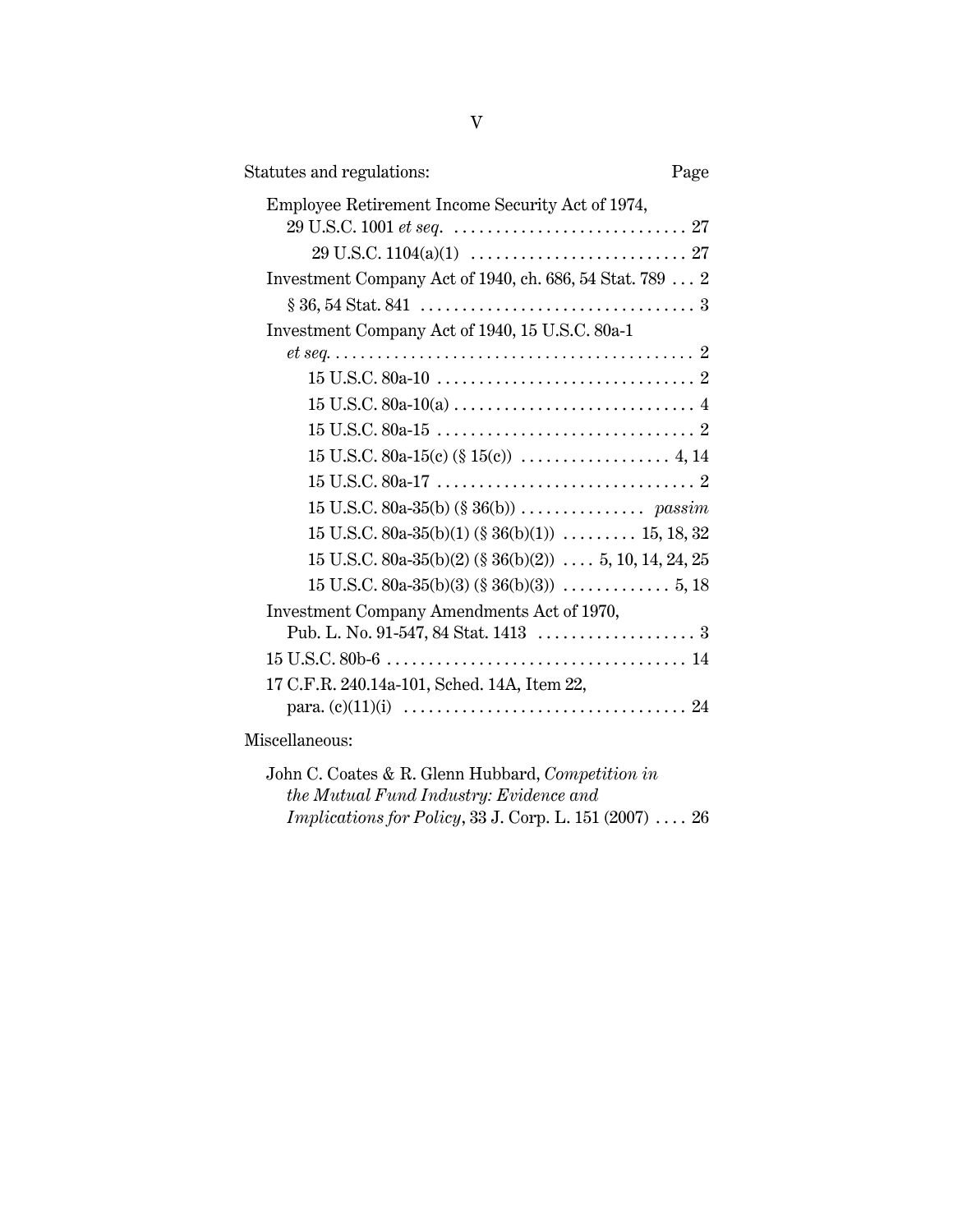| Miscellaneous-Continued:                                                                                                                               | Page |
|--------------------------------------------------------------------------------------------------------------------------------------------------------|------|
| Disclosure Regarding Approval of Investment<br>Advisory Contracts by Directors of Investment<br>Companies, 69 Fed. Reg. (2004):                        |      |
|                                                                                                                                                        |      |
|                                                                                                                                                        |      |
|                                                                                                                                                        |      |
|                                                                                                                                                        |      |
| Investment Advice—Participants and Beneficiaries,<br>74 Fed. Reg. (2009):                                                                              |      |
|                                                                                                                                                        |      |
|                                                                                                                                                        |      |
| Federal Regulation of Securities Committee, ABA,                                                                                                       |      |
| Fund Director's Guidebook (3d ed. 2006)  24                                                                                                            |      |
| John P. Freeman & Stewart L. Brown, Mutual Fund<br>Advisory Fees: The Cost of Conflicts of Interest,                                                   | 26   |
| John P. Freeman, Stewart L. Brown, and Steve<br>Pomerantz, Mutual Fund Advisory Fees: New<br>Evidence and a Fair Fiduciary Duty Test, 61               |      |
|                                                                                                                                                        |      |
| H.R. Rep. No. 1382, 91st Cong., 2d Sess. (1970)  2, 22, 23                                                                                             |      |
| A Study of Mutual Funds Prepared for the Securities<br>and Exchange Commission by the Wharton School<br>of Finance and Commerce, H.R. Rep. No. 2274,   |      |
| Report of the Securities and Exchange Commission<br>on the Public Policy Implications of Investment<br>Company Growth, H.R. Rep. No. 2337, 89th Cong., |      |
|                                                                                                                                                        |      |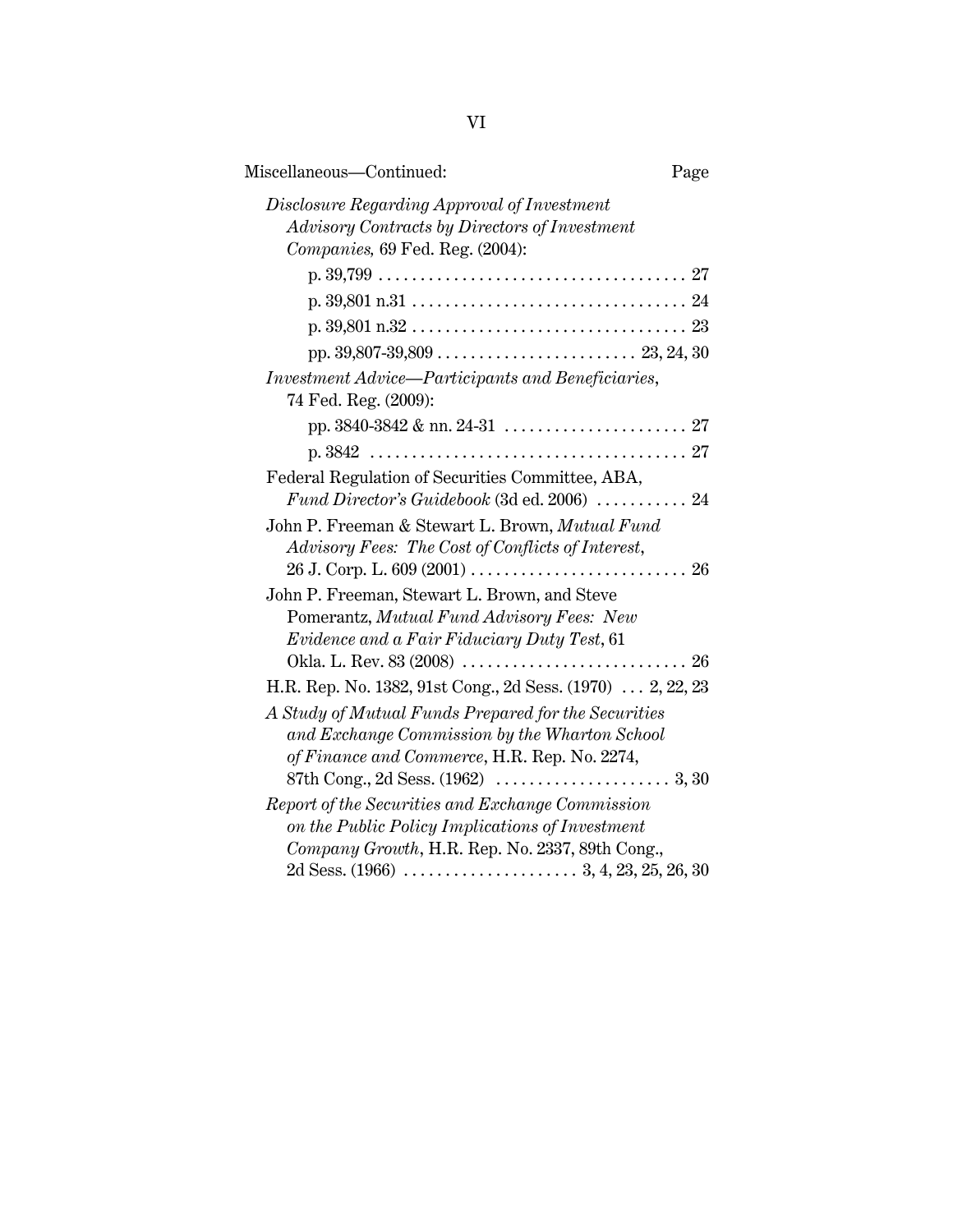| ٠ |
|---|
|---|

| Miscellaneous-Continued:                                                                                                                                                                                   | Page |
|------------------------------------------------------------------------------------------------------------------------------------------------------------------------------------------------------------|------|
| Memorandum from Paul F. Roye, Div. of Inv. Mgmt.,<br>to William H. Donaldson, Chairman, (June 11,<br>2003) <http: <br="" financialservices.house.gov="" media="">pdf/061803kanememo.pdf&gt;  27,28</http:> |      |
| Mutual Fund Amendments: Hearings on H.R.<br>11995, S. 2224, H.R. 13754, and H.R. 14737 Before<br>the Subcomm. on Commerce and Fin. of the House<br>Comm. on Interstate and Foreign Commerce, 91st          |      |
| Mutual Fund Directors Forum, Best Practices and<br>Practical Guidance for Mutual Fund Directors<br>$(July 2004) <$ http://www.mfdf.com/site/<br>documents/best_pra.pdf>  24,30                             |      |
| National Conference of Commissioners, Uniform<br>$Trust Code (2005) \ldots \ldots \ldots \ldots \ldots \ldots \ldots \ldots \ldots \ldots 17$                                                              |      |
| Restatement (Second) of Trusts $(1957)$ 11, 16, 18                                                                                                                                                         |      |
| Restatement (Third) of Trusts (2003)  17, 18                                                                                                                                                               |      |
| S. Rep. No. 184, 91st. Cong., 1st Sess. 15                                                                                                                                                                 |      |
| 2 Austin Wakeman Scott, The Law of Trusts (3d ed.                                                                                                                                                          |      |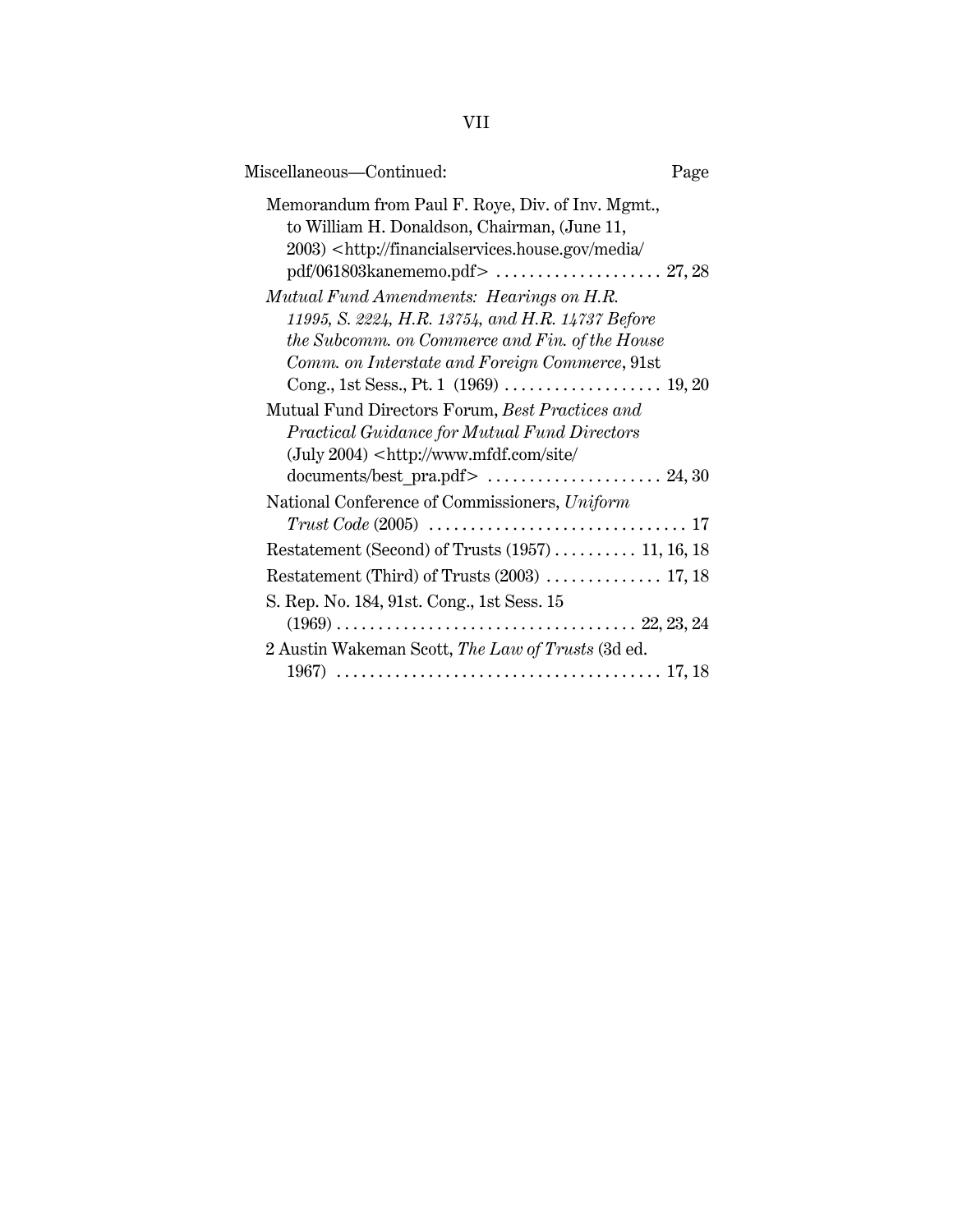# In the Supreme Court of the United States

No. 08-586

JERRY N. JONES, ET AL., PETITIONERS

*v.*

HARRIS ASSOCIATES L.P.

*ON WRIT OF CERTIORARI TO THE UNITED STATES COURT OF APPEALS FOR THE SEVENTH CIRCUIT*

## **BRIEF FOR THE UNITED STATES AS AMICUS CURIAE SUPPORTING PETITIONERS**

## **INTEREST OF THE UNITED STATES**

The United States, through the Department of Justice and the Securities and Exchange Commission (Commission or SEC), administers and enforces the federal securities laws. This case concerns Section 36(b) of the Investment Company Act of 1940, 15 U.S.C. 80a-35(b), which provides that the investment adviser to a mutual fund "shall be deemed to have a fiduciary duty with respect to the receipt of compensation for services." Because an action under Section 36(b) may be brought either by a security holder or by the Commission, see *ibid.*, the United States has a substantial interest in this Court's resolution of the question presented.

(1)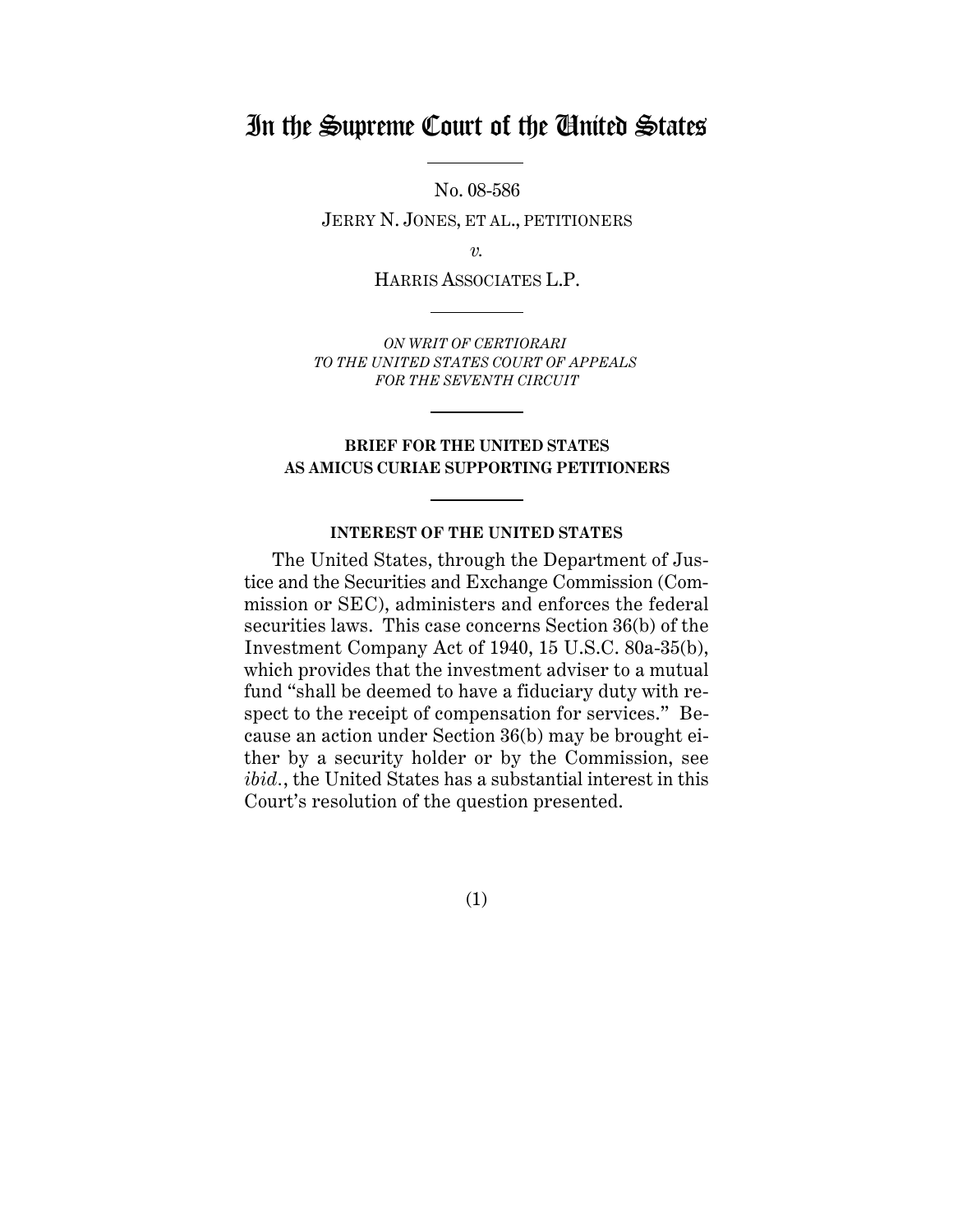#### **STATEMENT**

1. For decades, Congress has recognized that investment companies (such as mutual funds) require special regulation, different from that applying to other corporations under federal securities laws. See H.R. Rep. No. 1382, 91st Cong., 2d Sess. 2 (1970) ("At least as early as 1935, it was recognized by Congress[] that mutual funds \* \* \* present special features which require attention beyond simply the disclosure philosophy of the Securities Act of 1933."). "[A]n investment company is typically created and managed by a pre-existing external organization known as an investment adviser," which "generally supervises the daily operation of the fund and often selects affiliated persons to serve on the company's board of directors." *Daily Income Fund, Inc.* v. *Fox*, 464 U.S. 523, 536 (1984). As a result, "the relationship between investment advisers and mutual funds is fraught with potential conflicts of interest." *Ibid.* (internal quotation marks omitted).

Congress's concerns about "the potential for abuse inherent in the structure of investment companies" (*Burks* v. *Lasker*, 441 U.S. 471, 480 (1979)) led to the enactment of the Investment Company Act of 1940 (Act or ICA), ch. 686, 54 Stat. 789 (15 U.S.C. 80a-1 *et seq.*). The ICA initiated regulation of "most transactions between investment companies and their advisers," placed limits on "the number of persons affiliated with the adviser who may serve on the fund's board of directors," and required both "the directors and the shareholders of the fund" to approve the fees that the adviser receives "for investment advice and other services." *Daily Income Fund*, 464 U.S. at 536-537 (citing 15 U.S.C. 80a-17, 80a-10, and 80a-15). Section 36 of the ICA authorized the Commission to bring an action for injunctive relief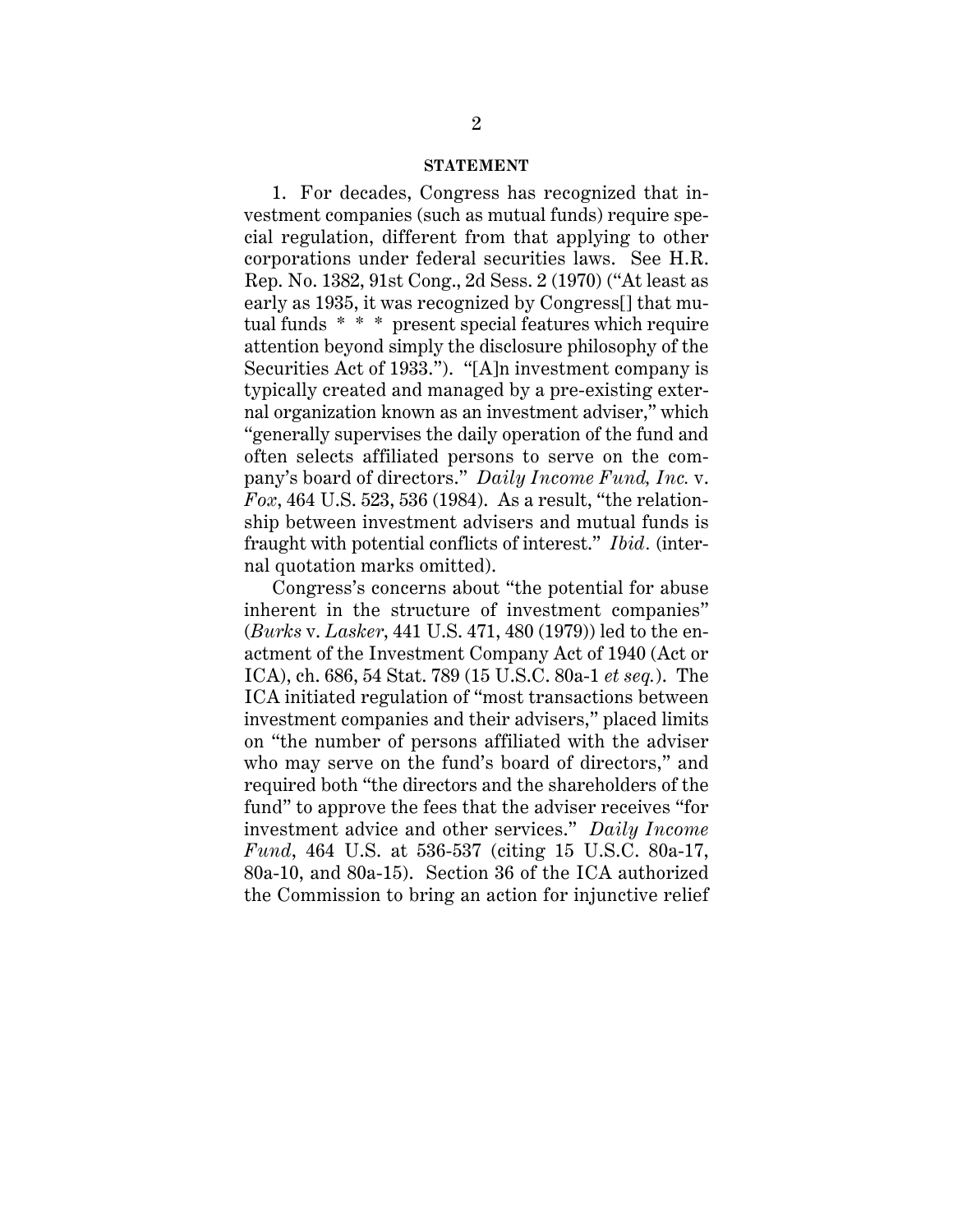against any officer, director, board member, or adviser who committed an act of "gross misconduct or gross abuse of trust." 54 Stat. 841.

This Court has previously recounted the years of study and effort—by academics, the SEC, the mutualfund industry, and congressional committees—that culminated in the Investment Company Amendments Act of 1970, Pub. L. No. 91-547, 84 Stat. 1413. See *Daily Income Fund*, 464 U.S. at 537-541. In brief, the enormous growth of mutual funds in the 1950s and 1960s prompted concerns that the ICA was not sufficiently protecting investors in mutual funds. A 1962 report commissioned by the SEC found that investment advisers tended to charge mutual funds "substantially higher" rates than they charged other clients and that mutual funds lacked effective bargaining power in the establishment of advisers' fees. *A Study of Mutual Funds Prepared for the Securities and Exchange Commission by the Wharton School of Finance and Commerce*, H.R. Rep. No. 2274, 87th Cong., 2d Sess. 29, 30, 34, 66-67 (1962) (*Wharton Report*). In 1966, the Commission issued its own study, which concluded that lawsuits challenging excessive advisory fees had been largely ineffective because courts had applied an unduly permissive standard (relying on ratification by the board and shareholders and asking only whether a waste of corporate assets had occurred). *Report of the Securities and Exchange Commission on the Public Policy Implications of Investment Company Growth*, H.R. Rep. No. 2337, 89th Cong., 2d Sess. 134-138, 141 (1966) (*1966 SEC Report*). The SEC concluded that board and shareholder approval could not protect shareholder interests with respect to advisory compensation because mutual funds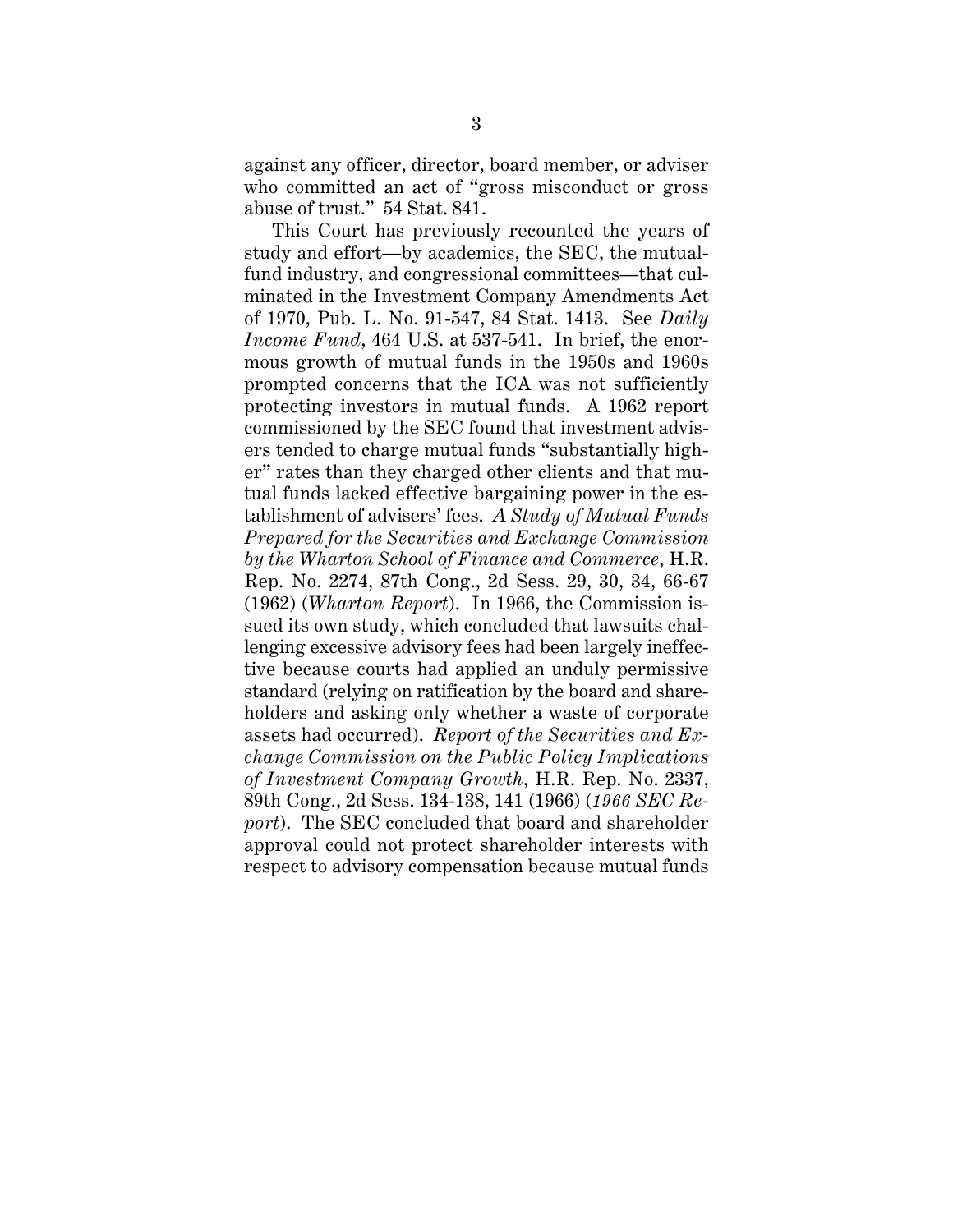could not, as a practical matter, terminate their relationships with their advisers. *Id.* at 148.

Between 1967 and 1970, Congress considered legislation to address those concerns. See *Daily Income Fund*, 464 U.S. at 538-539. The resulting amendments to the ICA attempted to make mutual-fund boards "more independent of the adviser" and encouraged the boards to exercise "greater scrutiny of adviser contracts." *Id.* at 538 (citing 15 U.S.C. 80a-10(a), 80a-15(c)). But Congress also concluded "that the shareholders should not have to rely solely on the fund's directors to assure reasonable adviser fees, notwithstanding the increased disinterestedness of the board." *Kamen* v. *Kemper Fin. Servs., Inc.*, 500 U.S. 90, 108 (1991) (internal quotation marks omitted). Accordingly, in amending the ICA in 1970, Congress added Section 36(b), 15 U.S.C. 80a-35(b), which created a "new" and "unique right" by giving security holders and the SEC an "independent check[] on excessive fees." *Daily Income Fund*, 464 U.S. at 535, 536, 541.

2. Section 36(b) provides in pertinent part as follows:

For the purposes of this subsection, the investment adviser of a registered investment company shall be deemed to have a fiduciary duty with respect to the receipt of compensation for services \* \* \* paid by such registered investment company or by the security holders thereof, to such investment adviser or any affiliated person of such investment adviser. An action may be brought under this subsection by the Commission, or by a security holder of such registered investment company \* \* \* for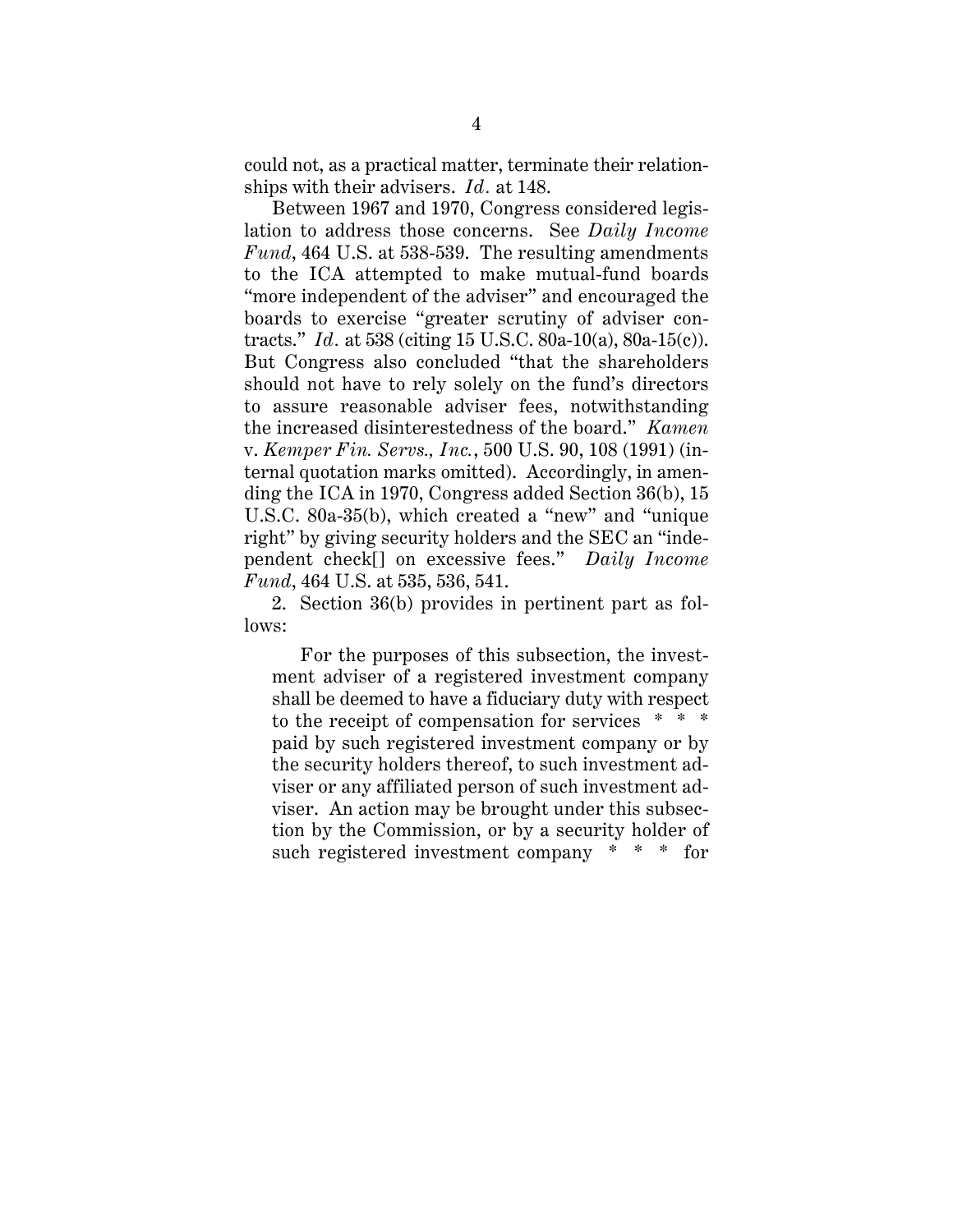breach of fiduciary duty in respect of such compensation[.]

15 U.S.C. 80a-35(b). In an action under Section 36(b), the "approval" of "compensation" by the investment company's board or shareholders "shall be given such consideration by the court as is deemed appropriate under all the circumstances." 15 U.S.C. 80a-35(b)(2). The statute authorizes an award of "actual damages resulting from the breach of fiduciary duty," while providing that damages are not "recoverable for any period prior to one year before the action was instituted" and may not "exceed the amount of compensation or payment received" by the defendant from the investment company. 15 U.S.C. 80a-35(b)(3).

3. a. Petitioners are shareholders of three funds in the Oakmark complex of mutual funds. Pet. App. 16a; J.A. 562-563. Each of those funds is a part of a Massachusetts business trust registered with the SEC under the ICA as an open-end management investment company.<sup>1</sup> J.A. 563. Respondent serves as the investment adviser to the funds in the Oakmark complex pursuant to separate advisory agreements with each fund, which are negotiated with, and approved annually by, a single board of trustees representing the shareholders of the funds. JA. 563-564. Under the fee schedules accompanying the agreements, respondent receives an advisory fee that is calculated as a percentage of each fund's net assets at the end of the preceding month. *Ibid.*

 $1$  An "open end" company is required "to redeem its securities on demand at a price approximating their proportionate share of the fund's net asset value at the time of redemption." *United States* v. *National Ass'n of Secs. Dealers, Inc.*, 422 U.S. 694, 698 (1975).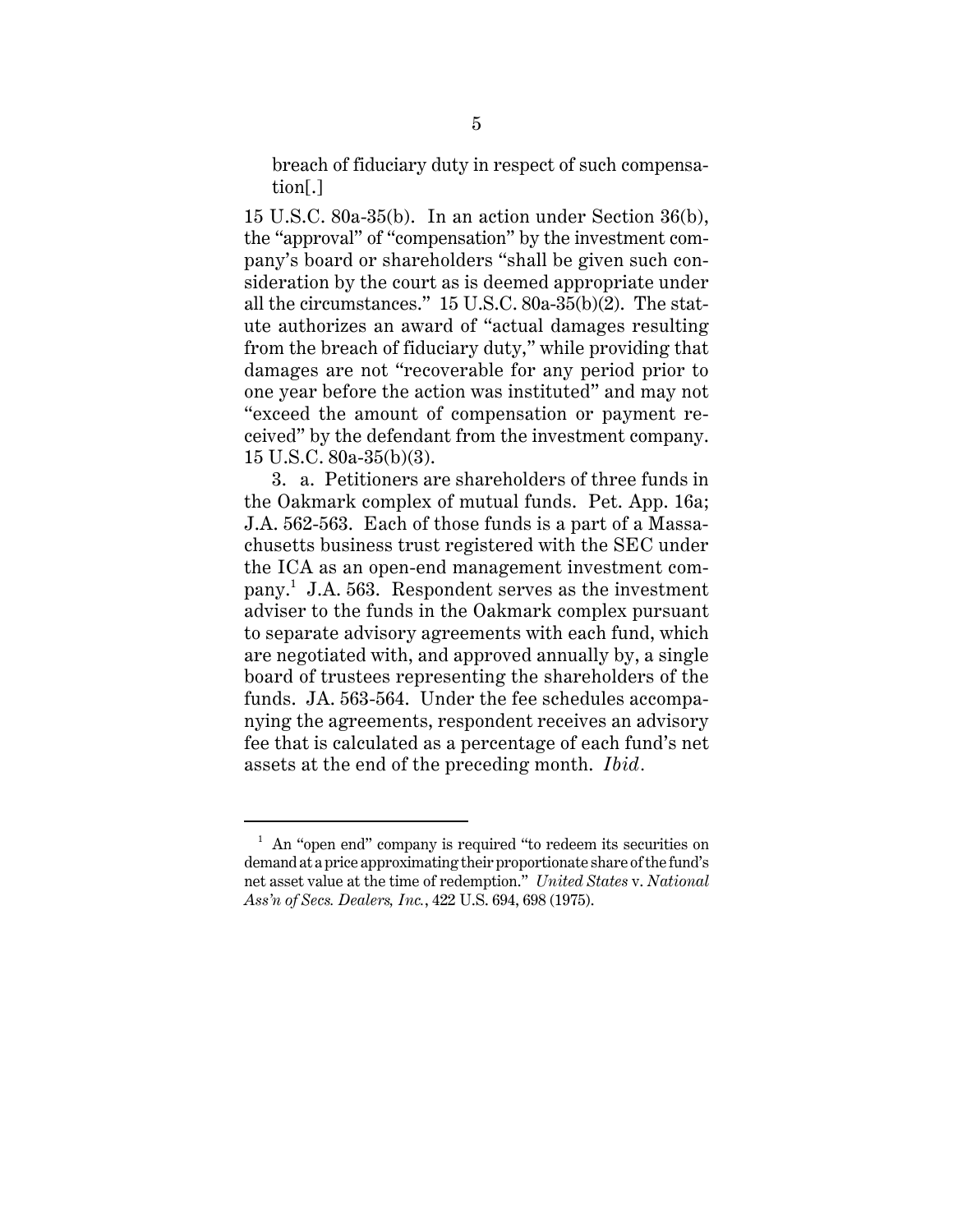b. In August 2004, petitioners initiated this suit, alleging that respondent had breached its fiduciary duty under Section 36(b) by receiving advisory fees that were disproportionate to the services provided, and by impermissibly retaining savings it realized from economies of scale as the funds grew. J.A. 1, 52-53. Respondent moved for summary judgment, arguing that its advisory fees fell within the "range" of reasonable fees that could result from arm's-length bargaining, pursuant to the standard set out in *Gartenberg* v. *Merrill Lynch Asset Management, Inc.*, 694 F.2d 923 (2d Cir. 1982), cert. denied, 461 U.S. 906 (1983). See Pet. App. 27a, 29a-30a. In opposing that motion, petitioners contended, *inter alia*, that the fees at issue were excessive because they were approximately twice as large as the fees that respondent charged its unaffiliated institutional clients for comparable services. *Id.* at 6a-7a, 30a, 39a.<sup>2</sup>

c. The district court granted respondent's motion for summary judgment. Pet. App. 15a. Invoking *Gartenberg*, the court found that petitioners had failed to raise a triable issue of fact as to "whether the fees charged to the [Oakmark] Funds were so disproportionately large that they could not have been the result of arm's-length bargaining between [respondent] and the board." *Id.* at 29a. The court "assum[ed] for the mere sake of comparison that the services [respondent's unaffiliated] institutional clients received were indistinguishable from those the [Oakmark] Funds received." *Id*. at

<sup>&</sup>lt;sup>2</sup> Petitioners also filed a cross-motion for summary judgment. The district court denied that motion (Pet. App. 22a-26a), and the court of appeals affirmed in relevant part (*id.* at 2a-4a). In this Court, petitioners do not request a ruling that summary judgment should be entered in their favor. Rather, they argue (Pet. Br. 19) that their "evidence warrants a trial on the merits."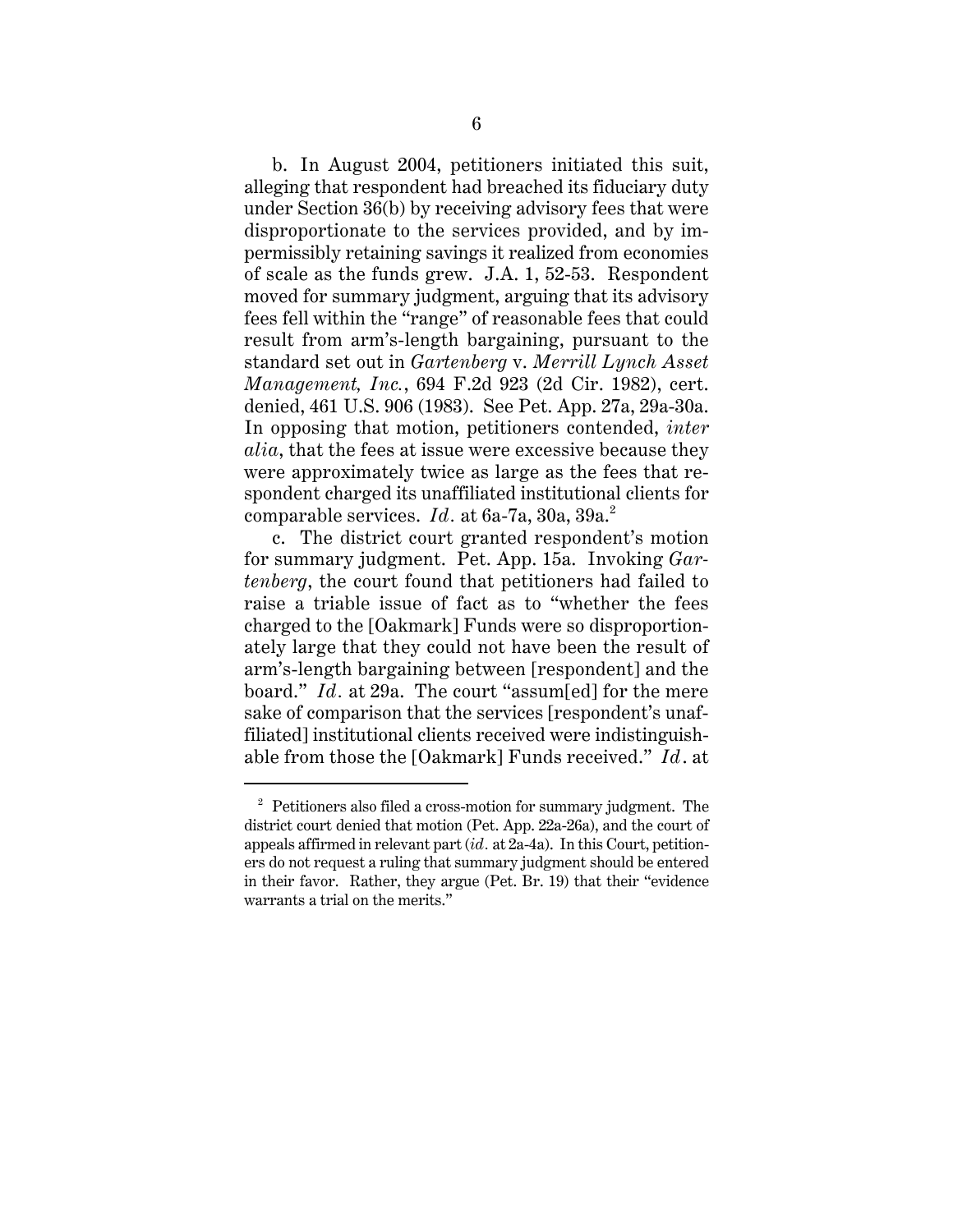30a. The court found more relevant, however, that "the amounts paid by different parties establish a range of prices that investors were willing to pay" for investment advice. *Ibid.* That broad range extended from "a lowend figure below what the institutional clients were paying" all the way to "a high-end figure beyond the fees that other mutual fund clients paid" their advisers. *Ibid*. Because respondent's fees fell within this spectrum of fees paid by both mutual funds and unaffiliated institutional clients, the court concluded they were not excessive. *Ibid.*

4. The court of appeals affirmed, concluding that respondent had not breached the fiduciary duty imposed by Section 36(b). Pet. App. 1a-14a.

The court of appeals expressly "disapprove[d] the *Gartenberg* approach," based on its view that "[a] fiduciary duty differs from rate regulation." Pet. App. 8a. The court explained that Congress's use of the term "fiduciary duty" in Section 36(b) "summon[s] up the law of trusts." *Ibid*. The court found that "the rule in trust law is straightforward: A trustee owes an obligation of candor in negotiation, and honesty in performance, but may negotiate in his own interest and accept what the settlor or governance institution agrees to pay." *Ibid.*; see *ibid.* ("A fiduciary must make full disclosure and play no tricks but is not subject to a cap on compensation."). The court stated that "when the settlor or the persons charged with the trust's administration make a decision, it is conclusive." *Id.* at 9a. It stated as well that "[f]ederal securities laws \* \* \* work largely by requiring disclosure and then allowing price to be set by competition in which investors make their own choice." *Id.* at 13a. The court of appeals concluded that respondent had satisfied its fiduciary obligations because it had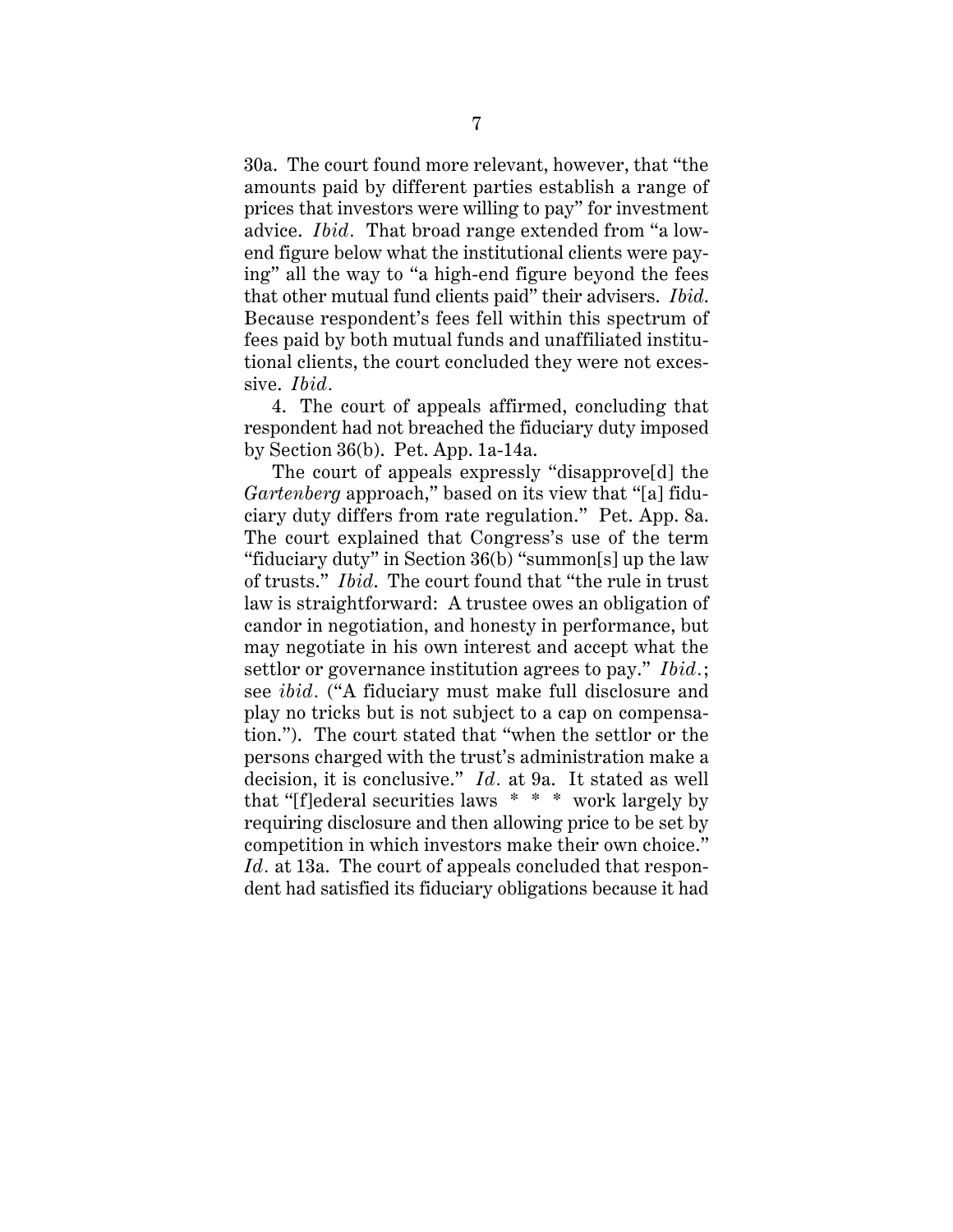not "pulled the wool over the eyes of the disinterested trustees or otherwise hindered their ability to negotiate a favorable price for advisory services." *Id.* at 14a.

While generally eschewing substantive reasonableness review of the fees charged by investment advisers, the court of appeals found it "possible to imagine compensation so unusual that a court will infer that deceit must have occurred, or that the persons responsible for decision have abdicated." Pet. App. 9a. The court concluded, however, that no such deviation from the norm could be established in this case because the fees that respondents charge the Oakmark funds "are roughly the same \* \* \* as those that other funds of similar size and investment goals pay their advisers." *Id.* at 6a. Petitioners contended that, because "investment advisers create mutual funds" and "[f]ew mutual funds ever change advisers," the fees paid by other mutual funds typically are not the product of arm's-length bargaining and therefore do not provide a suitable benchmark for determining whether the fees respondent received from the Oakmark funds were excessive. See *ibid.* The court of appeals rejected that contention, stating that mutual funds have a strong incentive to keep fees low in order to attract investors. See *id.* at 7a. The court acknowledged that "beliefs about the structure of the mutualfund market" were different when Section 36(b) was enacted in 1970. *Id.* at 11a. It concluded, however, that "[a] lot has happened in the last 38 years" and that the mutual fund market is now a competitive one where investors "can and do 'fire' advisers cheaply and easily by moving their money elsewhere." *Id.* at 11a-12a.

The court of appeals rejected petitioners' contention (see Pet. App. 6a, 13a) that the fees respondent charged the Oakmark funds were excessive because they were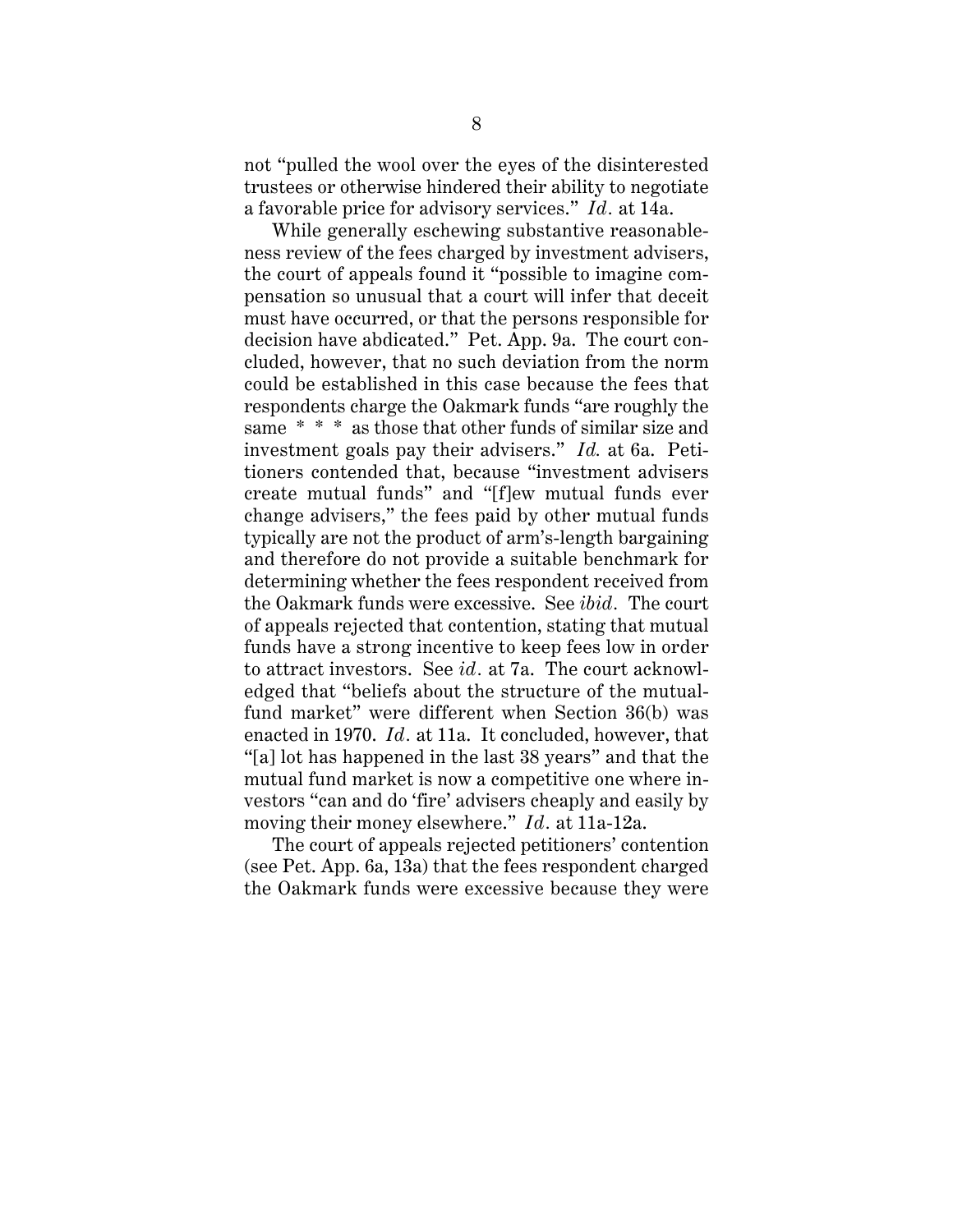substantially greater than the fees it charged unaffiliated institutional clients. The court stated that "[d]ifferent clients call for different commitments of time. Pension funds have low (and predictable) turnover of assets. Mutual funds may grow or shrink quickly and must hold some assets in high-liquidity instruments to facilitate redemptions." *Id.* at 13a. The court did not identify any record evidence in this case bearing on the comparability of the services that respondent provides to its affiliated and unaffiliated clients.

5. The court of appeals denied rehearing en banc, with five judges dissenting. Pet. App. 34a-35a. Judge Posner's opinion for the dissenters (*id.* at 34a-43a) concluded that the panel had erred in rejecting the *Gartenberg* standard based "mainly on an economic analysis that is ripe for reexamination." *Id.* at 37a. The dissenters identified as a "particular concern" that respondent "charg[es] its captive funds more than twice what it charges independent funds." *Id.* at 39a. They noted as well that, while the panel had suggested possible justifications for that disparity, those "suggestions are offered purely as speculation, rather than anything having an evidentiary or empirical basis." *Ibid.*

In the dissenters' view, the disparity between the fees that respondent charged its mutual-fund and unaffiliated clients called into question the panel's conclusion that competition among mutual funds for investors acts as a sufficient check on the compensation their advisers can charge. Pet. App. 40a-41a. For similar reasons, the dissenters disagreed with the panel's view that any excessiveness inquiry must be conducted "solely by comparing the adviser's fee with the fees charged by other mutual fund advisers." *Id.* at 41a. The dissenters explained that "[t]he governance structure that enables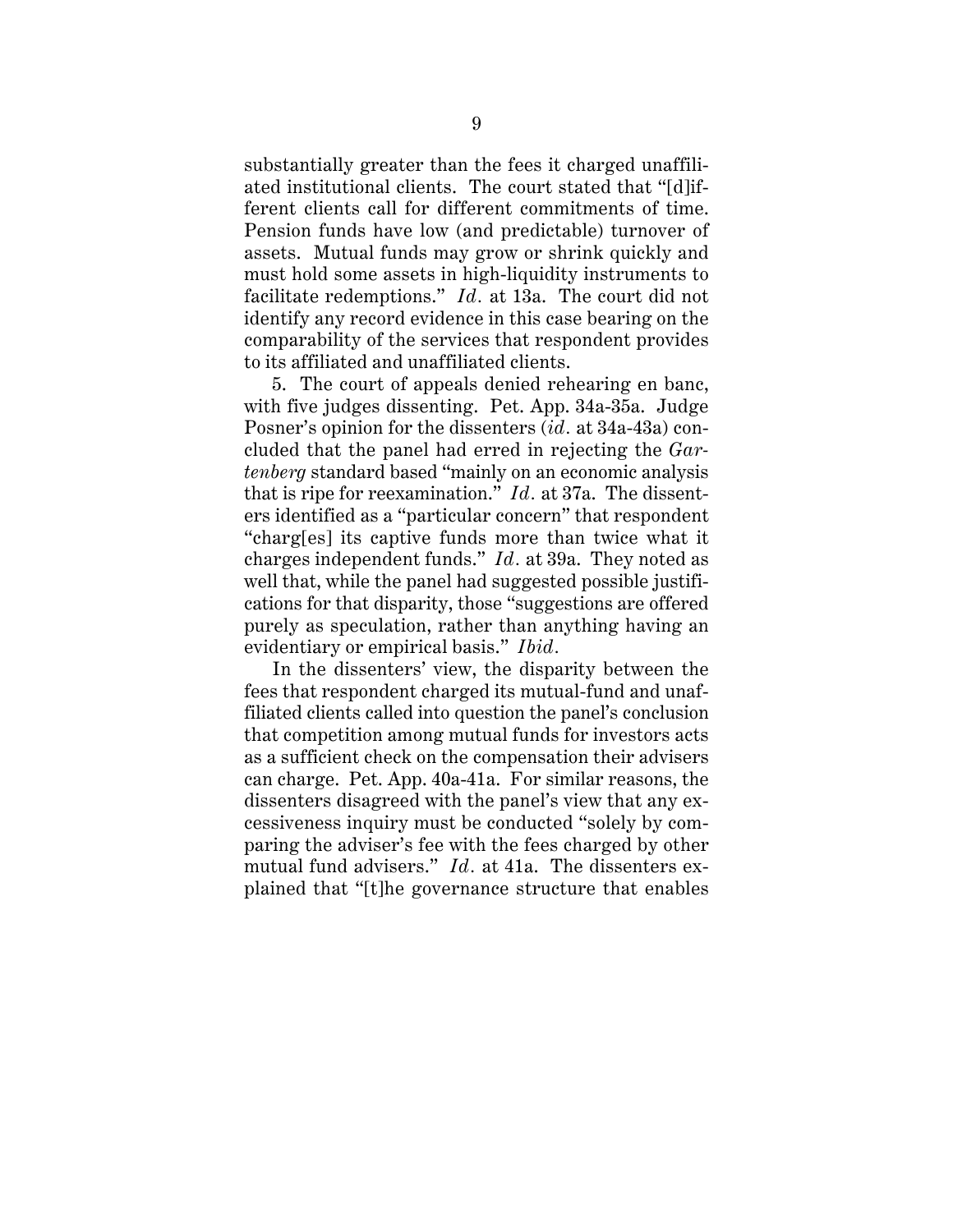mutual fund advisers to charge exorbitant fees is industry-wide, so the panel's comparability approach would if widely followed allow those fees to become the industry's floor." *Ibid.* The dissenters instead endorsed "the *Gartenberg* approach," under which courts considering the possible excessiveness of fees may consider a broader range of evidence, including petitioners' proposed "alternative comparison" to the fees respondent charges its independent clients. *Ibid.*

#### **SUMMARY OF ARGUMENT**

The special "fiduciary duty" in Section 36(b) of the ICA, 15 U.S.C. 80a-35(b), was enacted out of concern that the non-arm's-length relationship between investment advisers and their affiliated investment companies could cause mutual funds to agree to excessive compensation. See *Daily Income Fund, Inc.* v. *Fox*, 464 U.S. 523, 540-541 (1984). Although Congress did not choose to impose rate regulation on advisers, it did intend to create a check on compensation that is "independent" of the requirement that adviser contracts be approved by the funds' directors. *Id.* at 541. The court of appeals' construction of Section 36(b) defeats that purpose and departs from the statute's text.

A. The court of appeals' focus on whether an adviser has "ma<sup>[d]</sup>e full disclosure and play<sup>[ed]</sup> no tricks" on the investment company's board (Pet. App. 8a) is inconsistent with the plain text of Section 36(b), the structure of the ICA, the trust-law meaning of the term "fiduciary duty," and the purposes and legislative history of the statute. The statute specifies that the board's approval of compensation "shall be given such consideration by the court as is deemed appropriate under all the circumstances," 15 U.S.C. 80a-35(b)(2), which demonstrates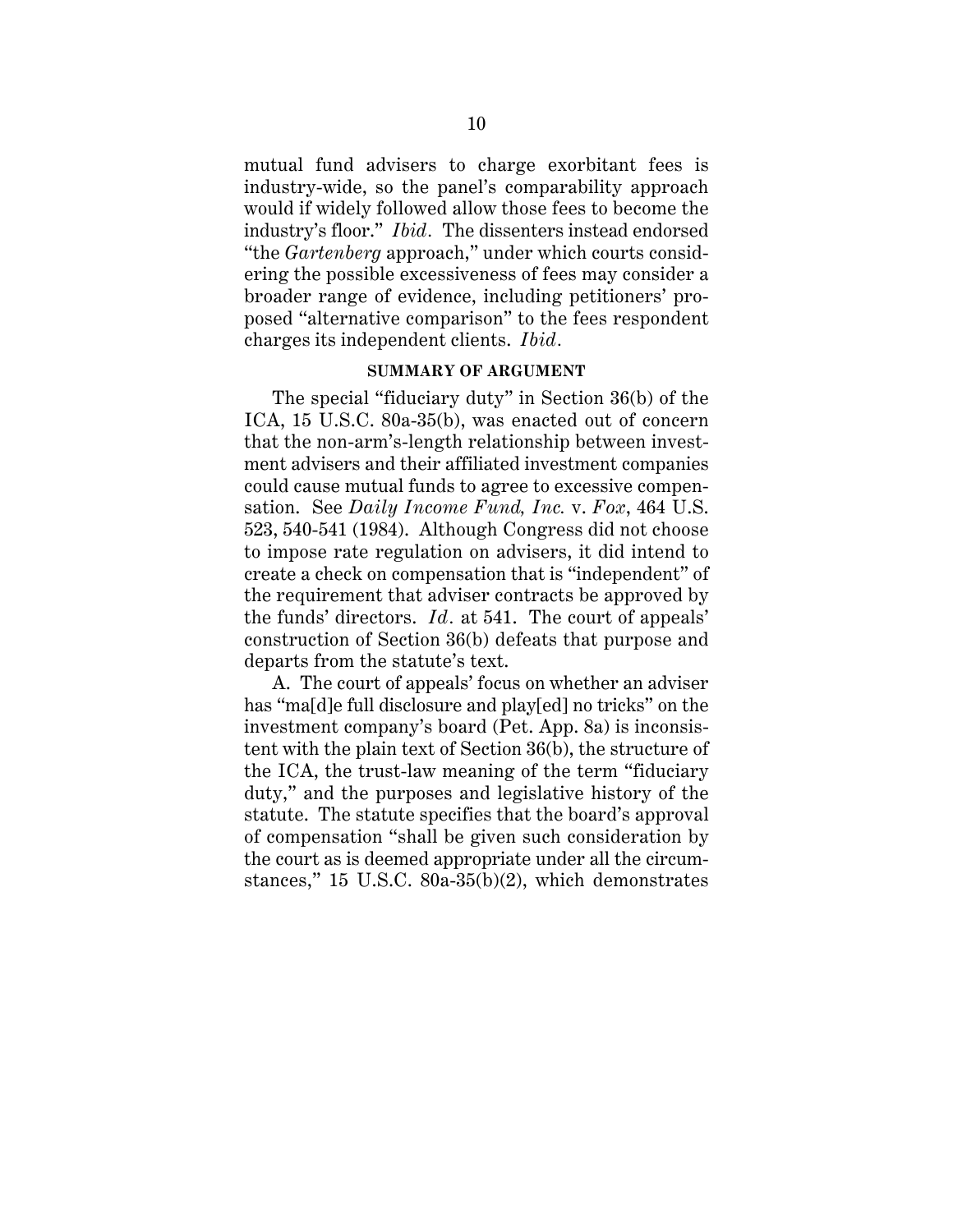that a court should engage in a more encompassing inquiry than the court of appeals conducted. By creating a "fiduciary duty," Congress incorporated the established meaning of that term; and under trust law, an agreement about a trustee's compensation is not binding "if the agreement is unfair to the beneficiary." Restatement (Second) of Trusts § 242 cmt. i (1957) (Second Restatement). A disclosure-only test would effectively prevent Section 36(b) from providing the "independent check[]" on compensation that is needed to vindicate the essential purposes of the statute. *Daily Income Fund*, 464 U.S. at 541. That test is also inconsistent with contemporaneous evidence that the 1970 Congress expected Section 36(b) to prevent an adviser from overreaching in the amount of its fee even when a fully informed board consented to it.

B. In a Section 36(b) case, the court should not decide for itself (in the manner of a rate-setting agency) what compensation the adviser should receive, but should determine whether the adviser's fee is within the range of fees that arm's-length bargaining might have produced. That standard for determining the appropriateness of a fee, articulated by the Second Circuit in *Gartenberg* v. *Merrill Lynch Asset Mgmt., Inc.*, 694 F.2d 923, 928 (1982), cert. denied, 461 U.S. 906 (1983), is consistent with the purposes of the statute, the legislative history, and this Court's articulation of the test for a fiduciary breach. See *Pepper* v. *Litton*, 308 U.S. 295, 306-307 (1939). In practice, *Gartenberg* has provided useful guidance for fund boards and has been incorporated into SEC regulations. The *Gartenberg* court's inquiry—an analysis of "all pertinent facts," potentially including the fees charged by the adviser for comparable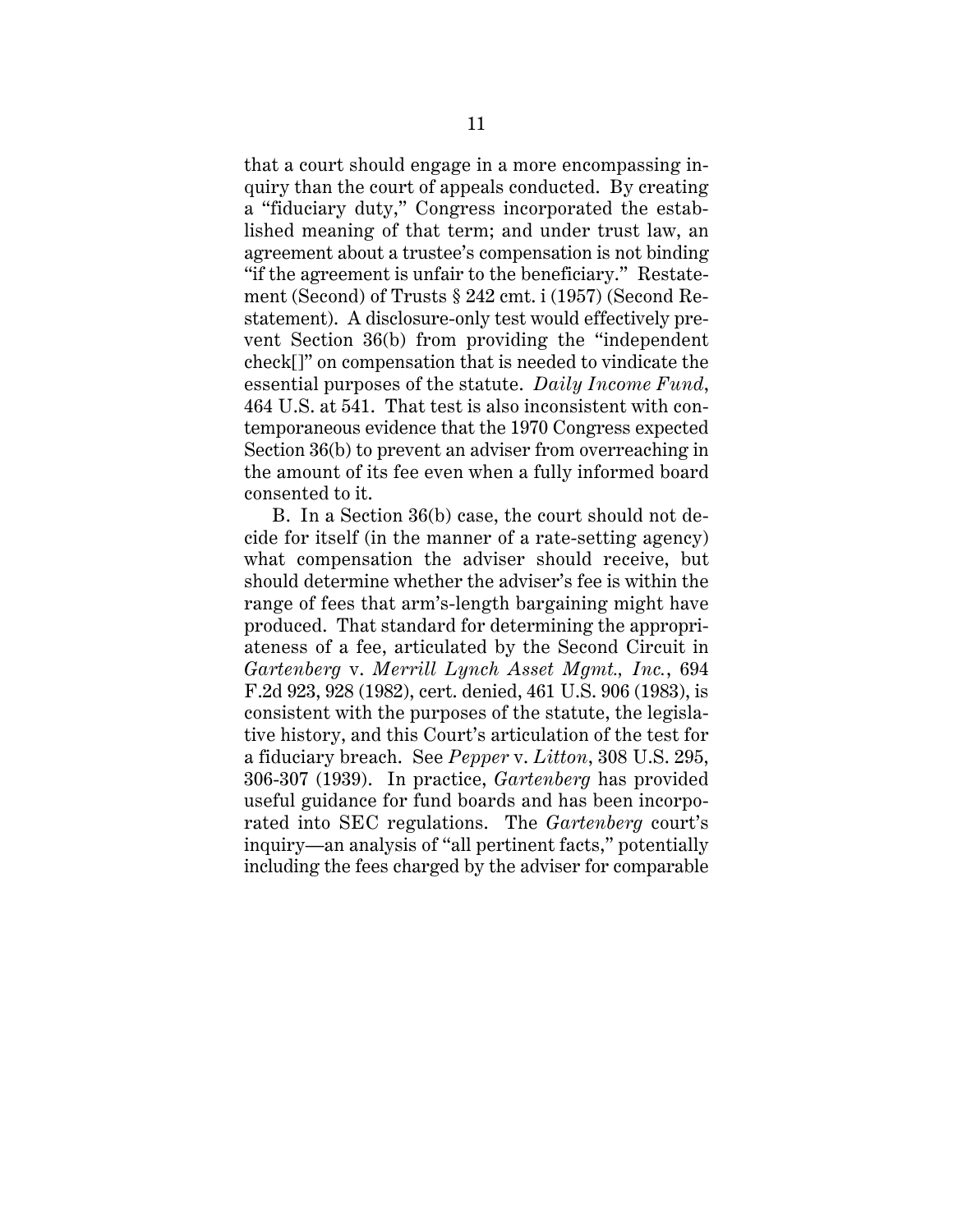services rendered to unaffiliated clients—provides the appropriate way to resolve Section 36(b) cases.

The court of appeals relied too extensively on a comparison between the fees at issue here and those paid by other mutual funds. In light of the structural impediments to arm's-length bargaining between mutual funds and their investment advisers, an adviser's fee cannot automatically be declared lawful simply because it is comparable to fees paid by similar mutual funds. Although the court of appeals cited one study finding that advisory fees are constrained by competition among mutual funds for investors, that conclusion is a matter of ongoing debate. The weight to be given to a comparison with the fees paid by other mutual funds should depend on the evidence introduced in, and surrounding circumstances of, any particular case.

The court of appeals also erred by giving no effect to petitioners' allegations that respondent charges unaffiliated institutional clients half of what it charges mutualfund clients for comparable services. An evaluation under Section 36(b) of "all the circumstances" should include consideration of any fees the adviser receives for providing comparable services to unaffiliated clients, such as pension funds and other institutional investors. Boards are encouraged to consider such information by industry best practices and SEC regulations, and courts appropriately may consider the same information. In this case, the parties appear to dispute whether the services respondent provides to its unaffiliated clients are comparable to those it provides to its affiliated mutual funds. On remand, the lower courts should determine whether petitioners have presented sufficient evidence to create a genuine issue of material fact and so to survive respondent's motion for summary judgment.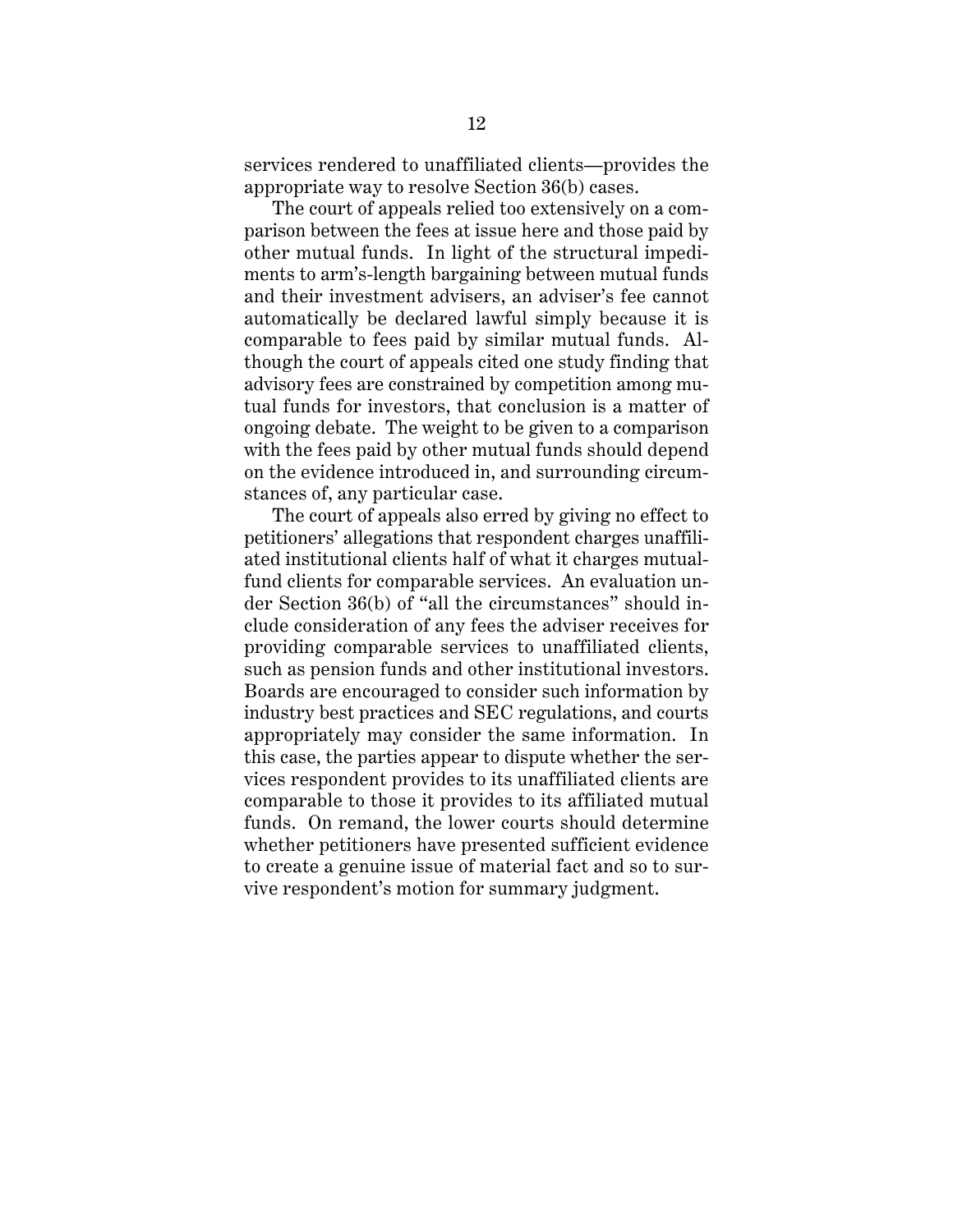#### **ARGUMENT**

# **TO DETERMINE WHETHER AN INVESTMENT ADVISER HAS BREACHED ITS FIDUCIARY DUTY UNDER SECTION 36(b), A COURT MUST CONSIDER "ALL THE CIRCUM-STANCES," INCLUDING FEES RECEIVED FOR PROVIDING COMPARABLE SERVICES TO UNAFFILIATED CLIENTS**

The court of appeals committed two fundamental errors in applying Section 36(b) of the ICA to the record in this case. First, the court viewed the investment adviser's "fiduciary duty" under the statute as limited to the provision of full and accurate information to the mutual fund's board. Second, the court indicated that, assuming Section 36(b) contemplates an inquiry into the substantive reasonableness of an adviser's fee in extreme cases, the fees paid by comparable mutual funds provide the only suitable benchmark for evaluating the fee. Because both of those propositions are wrong, the judgment of the court of appeals should be vacated, and the case should be remanded for further proceedings under the appropriate legal standards.

**A. A Mutual Fund's Investment Adviser Violates Its "Fiduciary Duty With Respect To The Receipt Of Compensation" If It Negotiates And Receives An Excessive Fee, Even If It Has Fully Disclosed The Relevant Facts To The Fund's Board**

The court of appeals held that an investment adviser's fiduciary duty to a mutual fund is satisfied whenever the adviser has made "full disclosure and play[ed] no tricks" on the board. Pet. App. 8a. The court indicated that, so long as such disclosure occurs, the board's approval is "conclusive" and Section 36(b) imposes no "cap" on the amount of compensation that the adviser may receive. *Id.* at 8a, 9a. The court of appeals' dis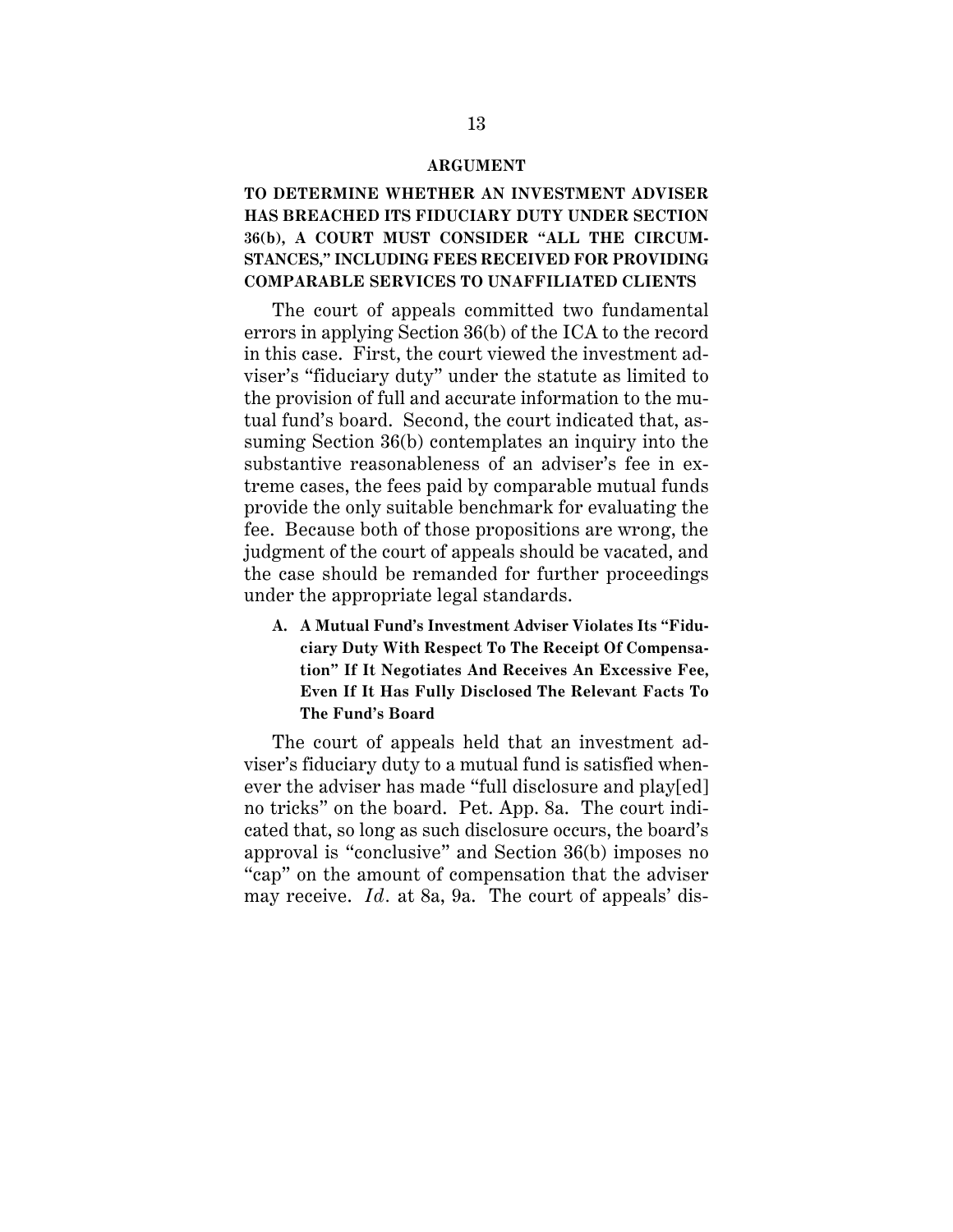closure-only approach reflects an unduly limited view of the fiduciary duty created by Section 36(b). The text of Section 36(b) and complementary statutory provisions strongly indicates that a fully informed board's approval of compensation does not guarantee against a fiduciary breach. The statute's trust-law background, purposes, and legislative history reinforce that conclusion.

1. Section 36(b) of the ICA imposes on an investment adviser "a fiduciary duty with respect to the receipt of compensation for services." 15 U.S.C. 80a-35(b). For purposes of any suit to enforce that duty, Section 36(b)(2) specifies that "approval by the [mutual fund's] board of directors \* \* \* of such compensation or payments \* \* \* shall be given such consideration by the court as is deemed appropriate under all the circumstances." 15 U.S.C.  $80a-35(b)(2)$ . Thus, when an investment adviser is alleged to have breached his fiduciary duty to the mutual fund by negotiating and receiving a particular fee, the court should consider "all the circumstances" in determining whether a fiduciary breach has occurred. The court of appeals' approach contradicts the statute by making "conclusive" (Pet. App. 9a) the presence of a single "circumstance"—*i.e.*, that the board was apprised of all relevant information before it approved the adviser's fee. The text of Section 36(b) makes clear that Congress intended courts to engage in a fuller inquiry.

Moreover, other provisions of the Act and its companion statute oblige investment advisers to make disclosures and prohibit them from engaging in fraud. See 15 U.S.C. 80a-15(c), 80b-6. Under the court of appeals' disclosure-only approach, Section 36(b) requires no more of the investment adviser than compliance with those other provisions. To be sure, Section 36(b) estab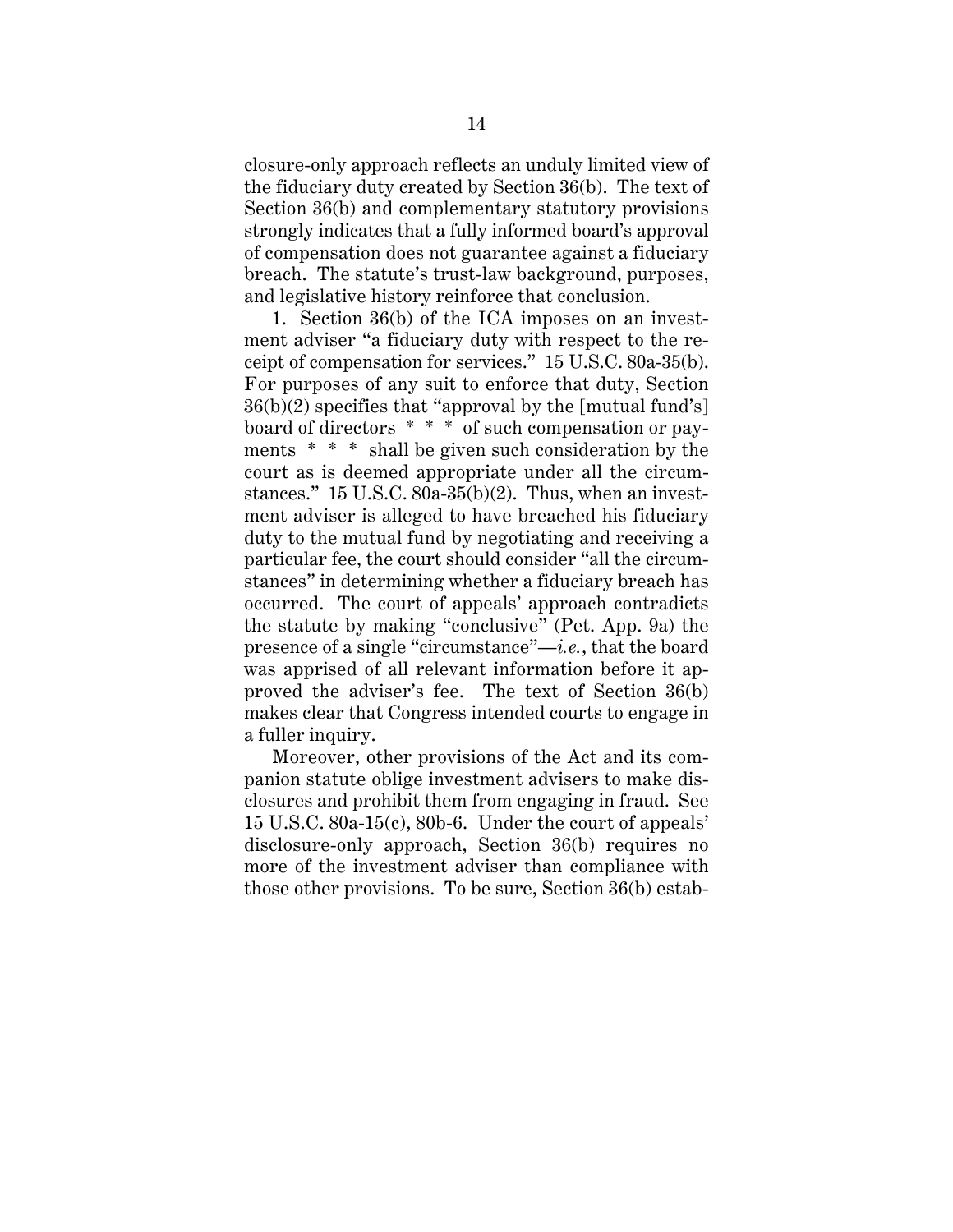lished new enforcement mechanisms, and so would not be wholly superfluous if the fiduciary duty it established merely tracked other statutory requirements. But if Congress had intended only to provide a new cause of action and additional remedies to enforce obligations established by other parts of the statutory scheme, it could have accomplished that purpose much more clearly and directly by authorizing damages suits for violations of the disclosure and anti-fraud provisions.

The language that Congress instead employed which imposes on an investment adviser "a fiduciary duty with respect to the receipt of compensation for services" provided to a mutual fund, and instructs a court to consider "all the circumstances" in determining whether a breach has occurred—strongly indicates that Section 36(b) expands the substantive obligations imposed on investment advisers. That inference is buttressed by Section  $36(b)(1)$ , which states that, in a suit alleging that an investment adviser has breached its fiduciary duty, "[i]t shall not be necessary to allege or prove that any defendant engaged in personal misconduct." 15 U.S.C. 80a-35(b)(1). Failure to disclose all relevant facts to the board could reasonably be regarded as "personal misconduct," particularly when other parts of the statutory scheme require investment advisers to make such disclosures. Section  $36(b)(1)$  thus also suggests that the adviser's fiduciary duty extends further than disclosure.

2. The court of appeals observed that the statute's use of the word "fiduciary" invokes the "law of trusts." Pet. App. 8a. The court of appeals understood general trust-law principles to provide that "[a] trustee owes an obligation of candor in negotiation, and honesty in performance, but may negotiate in his own interest and accept what [compensation] the settlor \* \* \* agrees to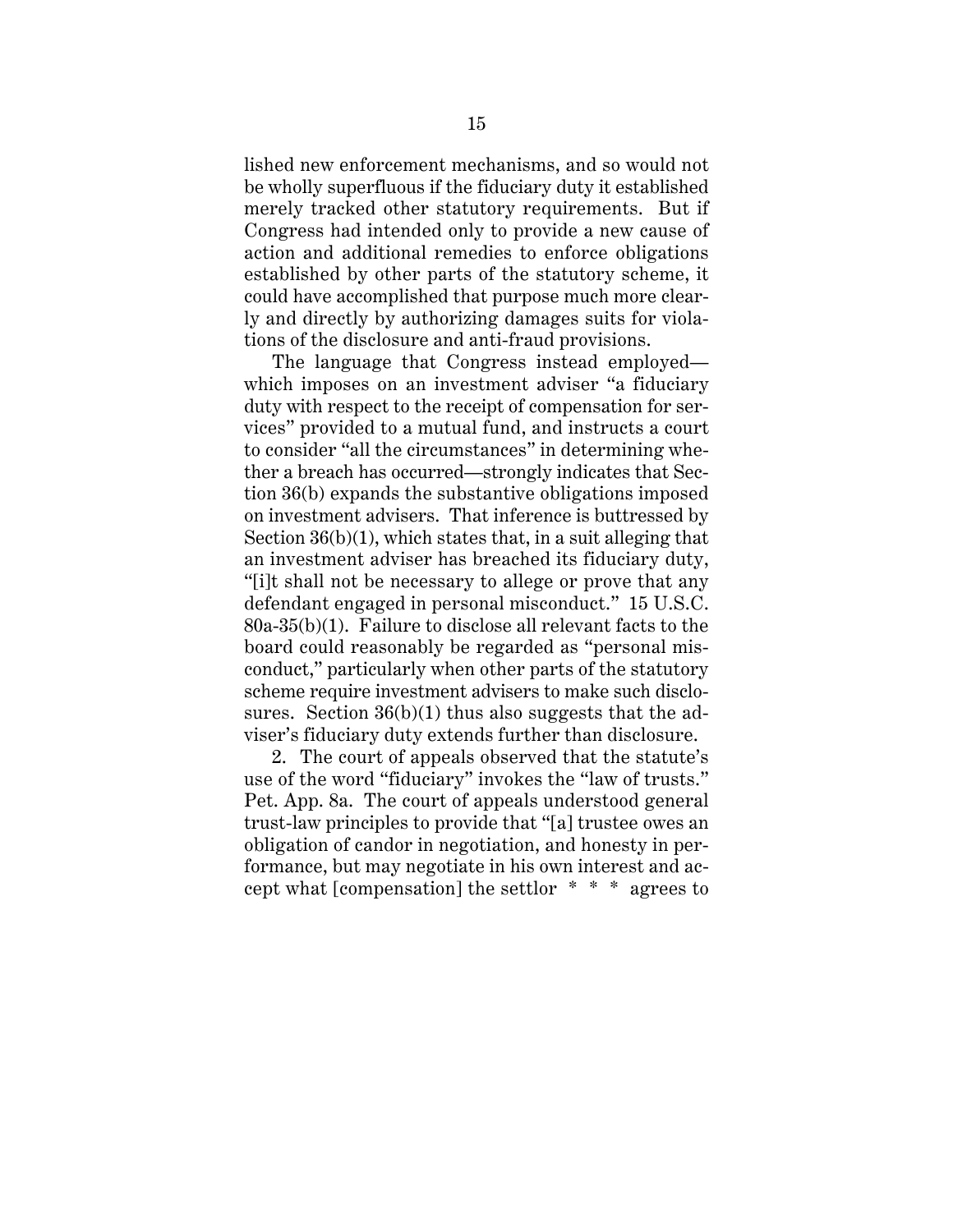pay." Pet. App. 8a (citing Second Restatement § 242 & cmt. f (1957)). The court was correct that Section 36(b) should be construed to incorporate generally applicable trust-law principles. See, *e.g.*, *Varity Corp.* v. *Howe*, 516 U.S. 489, 502 (1996) (looking to "the common law, which, over the years, has given to terms such as 'fiduciary' \* \* \* a legal meaning to which, we normally presume, Congress meant to refer"); *NLRB* v. *Amax Coal Co.*, 453 U.S. 322, 329 (1981) (explaining that the presumption that Congress intends "to incorporate the established meaning" of terms of art applies to "terms that have accumulated settled meaning under either equity or the common law"). The court, however, misunderstood the trust-law rules that apply to a fiduciary's periodic negotiation of his own compensation.

The annual fee negotiation between a mutual fund and its investment adviser is properly analogized not to the arm's-length negotiation between the settlor and a potential fiduciary at the outset of the relationship, but rather to agreements that the trustee reaches with the trust's beneficiaries after the trust has been established. In that context, a trustee's compensation may "be enlarged or diminished by an agreement between the trustee and the beneficiary," but the agreement will not be binding "if the trustee failed to make a full disclosure of all circumstances affecting the agreement which he knew or should have known *or if the agreement is unfair to the beneficiary*." Second Restatement § 242 cmt. i (emphasis added); see also *id.* § 216(3) & cmt. n. As one prominent commentator explained the underlying principle, the beneficiary's consent does not guarantee the validity of a transaction in which the trustee deals with trust property on his own behalf, because "the transaction is not like one between persons dealing with each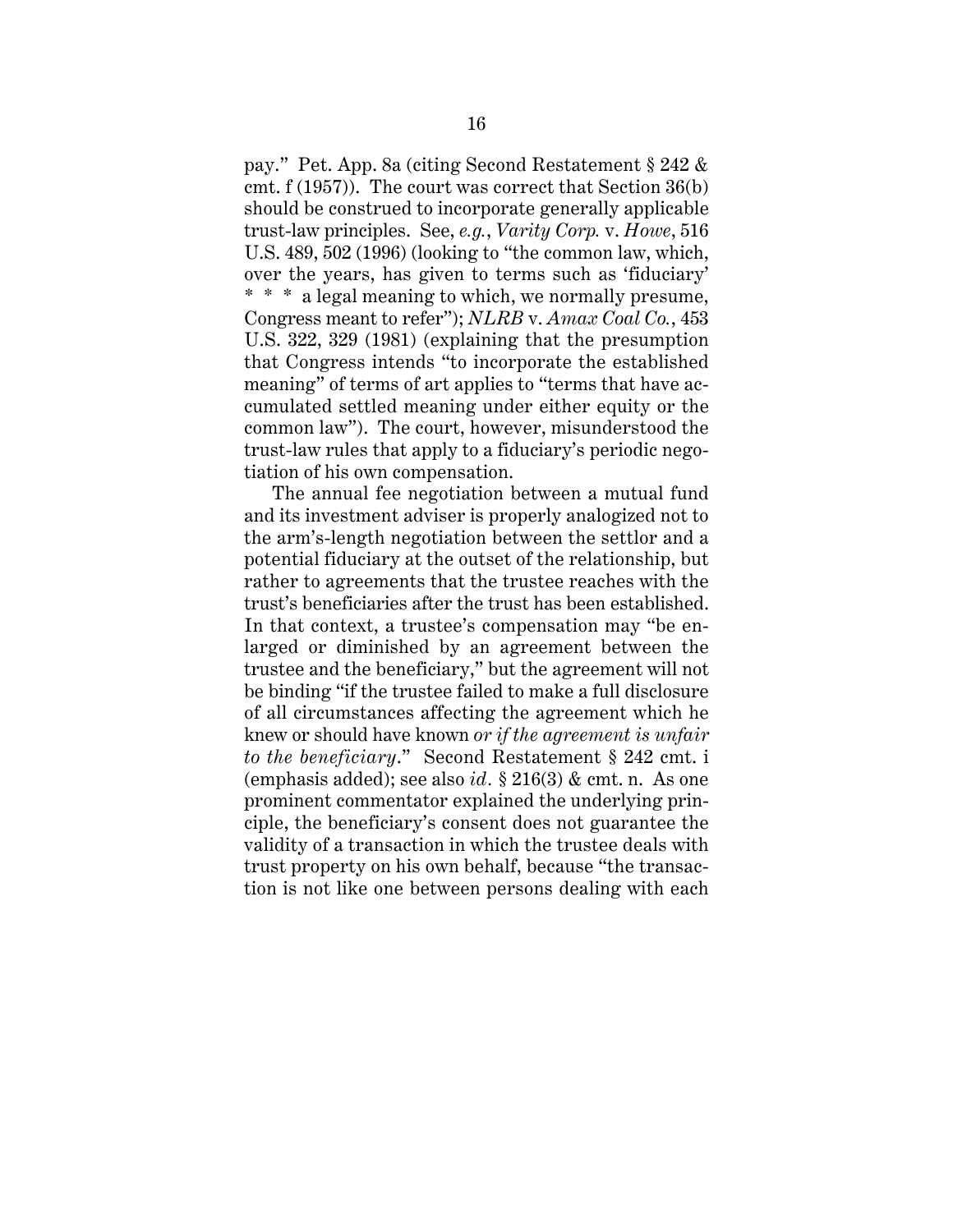other at arm's length." 2 Austin Wakeman Scott, *The Law of Trusts* § 170, at 1298 (3d ed. 1967). As a result, such a transaction is "voidable if, but only if, the trustee failed to disclose to the beneficiaries the material facts which he knew or should have known, or if he used the influence of his position to induce the consent, or if the transaction was not *in all respects fair and reasonable*." *Ibid.* (emphasis added). In other words, proof of full disclosure will not prevent a court from making a further inquiry into the substantive terms of the transaction.

Although the Second Restatement reflects the state of trust law at the time Congress enacted Section 36(b), the same principle obtains today. "An agreement enlarging the trustee's compensation" will not "bind a consenting beneficiary if the trustee failed to disclose all the relevant circumstances that the trustee knew or should have known, or if the agreement is unfair to the beneficiary." Restatement (Third) of Trusts § 38 cmt. f (2003). Indeed, the current rule is that even when the amount of compensation is established by the terms of a trust—the example invoked by the court of appeals—a court can alter that amount upon finding it to be unreasonably high or low. See *id.* § 38 cmt. e ("If the amount of compensation provided by the terms of the trust is or becomes unreasonably high or unreasonably low, the court may allow a smaller or larger compensation[.]"); *id.* § 38 cmt. e illus. 2 ("The court's authority to modify or disregard a compensation provision is not limited to situations involving unanticipated developments[.]"); National Conference of Commissioners, *Uniform Trust Code* § 708(b)(2) (2005) (providing that a trustee is entitled to be compensated as specified by the terms of the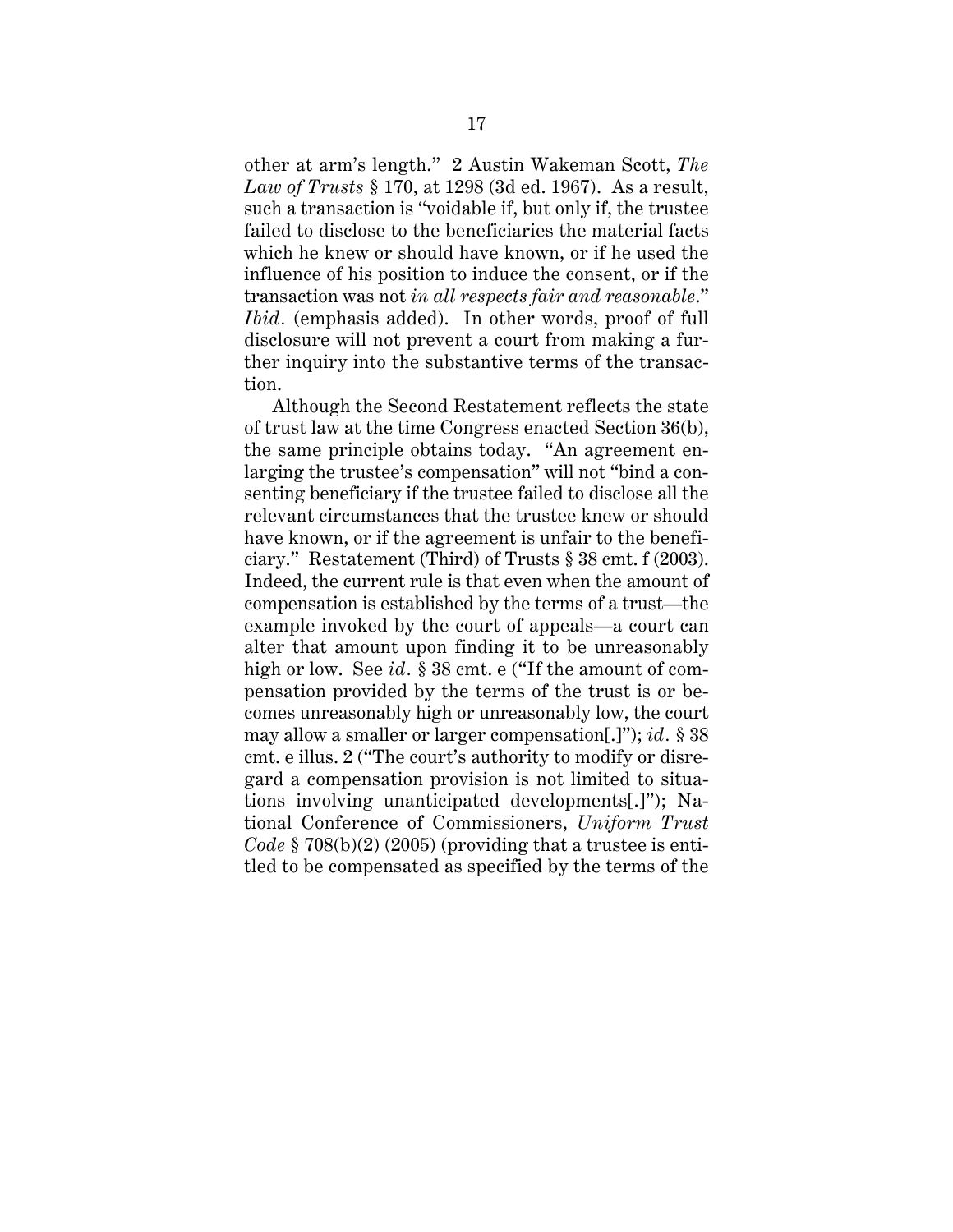trust unless "the compensation specified by the terms of the trust would be unreasonably low or high").

In certain respects, Congress departed from generally applicable trust-law principles in crafting the new cause of action established by Section 36(b). Although a trustee normally bears the burden of establishing the fairness of a transaction that is alleged to violate the duty of loyalty,<sup>3</sup> Section 36(b)(1) provides that "the plaintiff shall have the burden of proving a breach of fiduciary duty." 15 U.S.C. 80a-35(b)(1). Congress also imposed limits on recovery, capping "actual damages" at the amount of compensation the investment adviser received, and providing that "[n]o award of damages shall be recoverable for any period prior to one year before the action was instituted."  $15$  U.S.C.  $80a-35(b)(3)$ .<sup>4</sup> Section 36(b) does not, however, contain any language that would preclude the usual inquiry into whether a trustee's compensation agreement is "unfair to the beneficiary." Second Restatement § 242 cmt. i. Thus, contrary to the court of appeals' conclusion (Pet. App. 8a-9a), the law of trusts strongly supports the proposition that courts may consider whether an investment adviser's annual fee is excessive, above and beyond determining that the adviser made full disclosure to the board.

3. The court of appeals' disclosure-only approach is also inconsistent with the purposes and legislative history of Section 36(b). As this Court has previously ex-

<sup>3</sup> See *Pepper* v. *Litton*, 308 U.S. 295, 306 (1939) (noting the burden on a fiduciary to "show [a challenged transaction's] inherent fairness from the viewpoint of the [beneficiary]"); 2 Scott § 170.1, at 1304 ("[T]he burden of proof is upon the trustee to show that he did not take advantage of his position[.]").

<sup>&</sup>lt;sup>4</sup> Cf. Second Restatement §§ 205 and 206 (containing no such limits).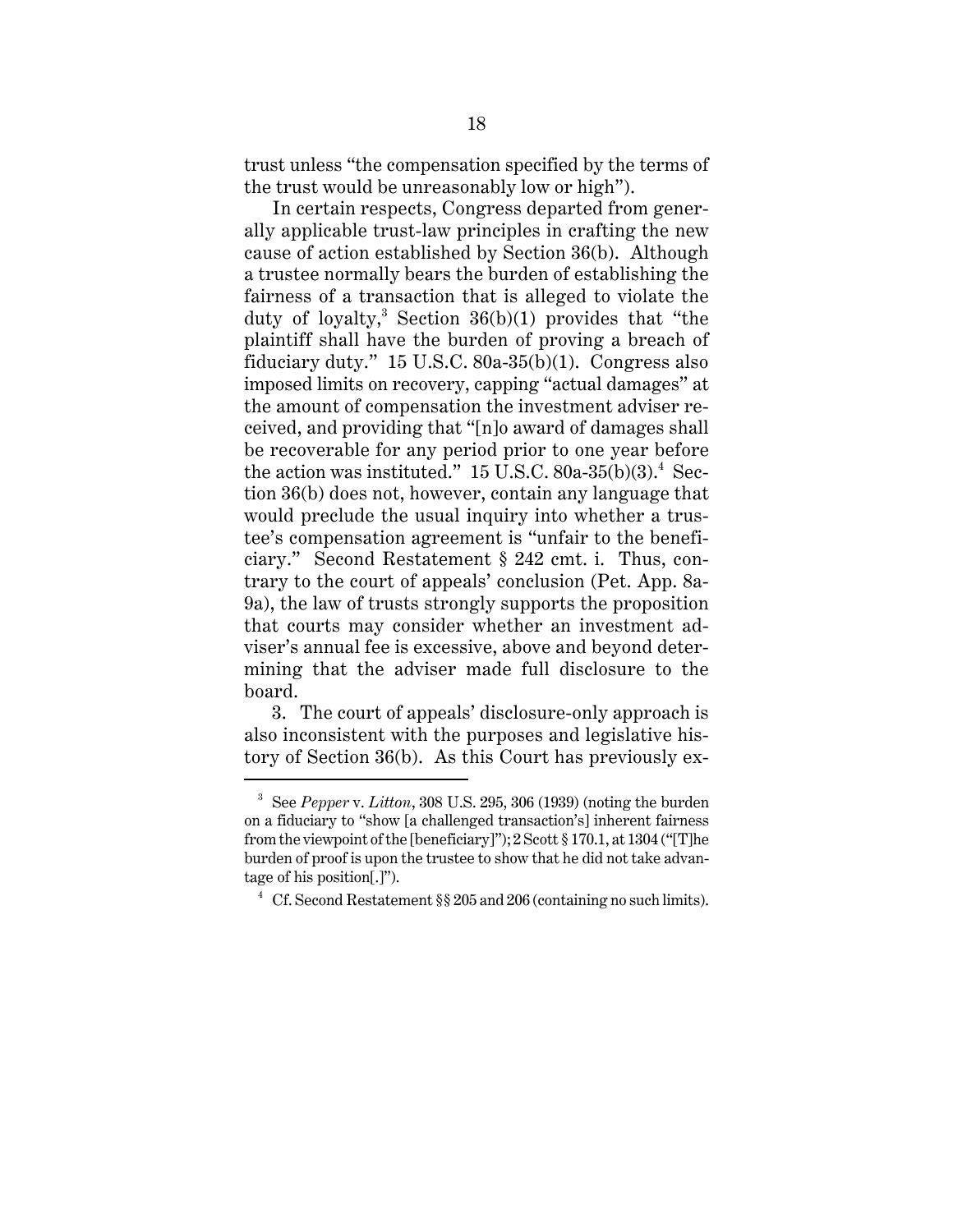plained, Congress intended the new fiduciary duty imposed by Section 36(b) to be a "check[] on excessive fees" that was "independent" of "directorial approval of adviser contracts." *Daily Income Fund*, 464 U.S. at 541. That new, independent check would have added very little if it required only "full disclosure" and the absence of "tricks" on the board (Pet. App. 8a), since other provisions of the ICA and its companion statute require disclosure and prohibit investment advisers from engaging in fraudulent conduct. See pp. 14-15, *supra*.

The legislative history also reveals a contemporaneous understanding—shared by the SEC and the entity representing investment companies and their advisers —that the fiduciary duty imposed by Section 36(b) would extend beyond an obligation to provide full and accurate information to the board. During the House Committee hearings about the bill that became the 1970 ICA amendments, Subcommittee Chairman Moss requested that both the SEC and the private-sector Investment Company Institute (ICI) (whose members held approximately 97.8% of the assets held by all open-end investment companies) provide written submissions about the "legal meaning" of the relevant statutory language. See *Mutual Fund Amendments: Hearings on H.R. 11995, S. 2224, H.R. 13754, and H.R. 14737 Before the Subcomm. on Commerce and Fin. of the House Comm. on Interstate and Foreign Commerce*, 91st Cong., 1st Sess., Pt. 1, at 186, 187, 440 (1969). The memorandum submitted by the SEC concluded that a breach of Section 36(b)'s fiduciary duty "would occur when compensation to the adviser for his services is excessive in view of the services rendered—where the fund pays what is an unfair fee under the circumstances." *Id.* at 190. The memorandum submitted by Robert L. Augen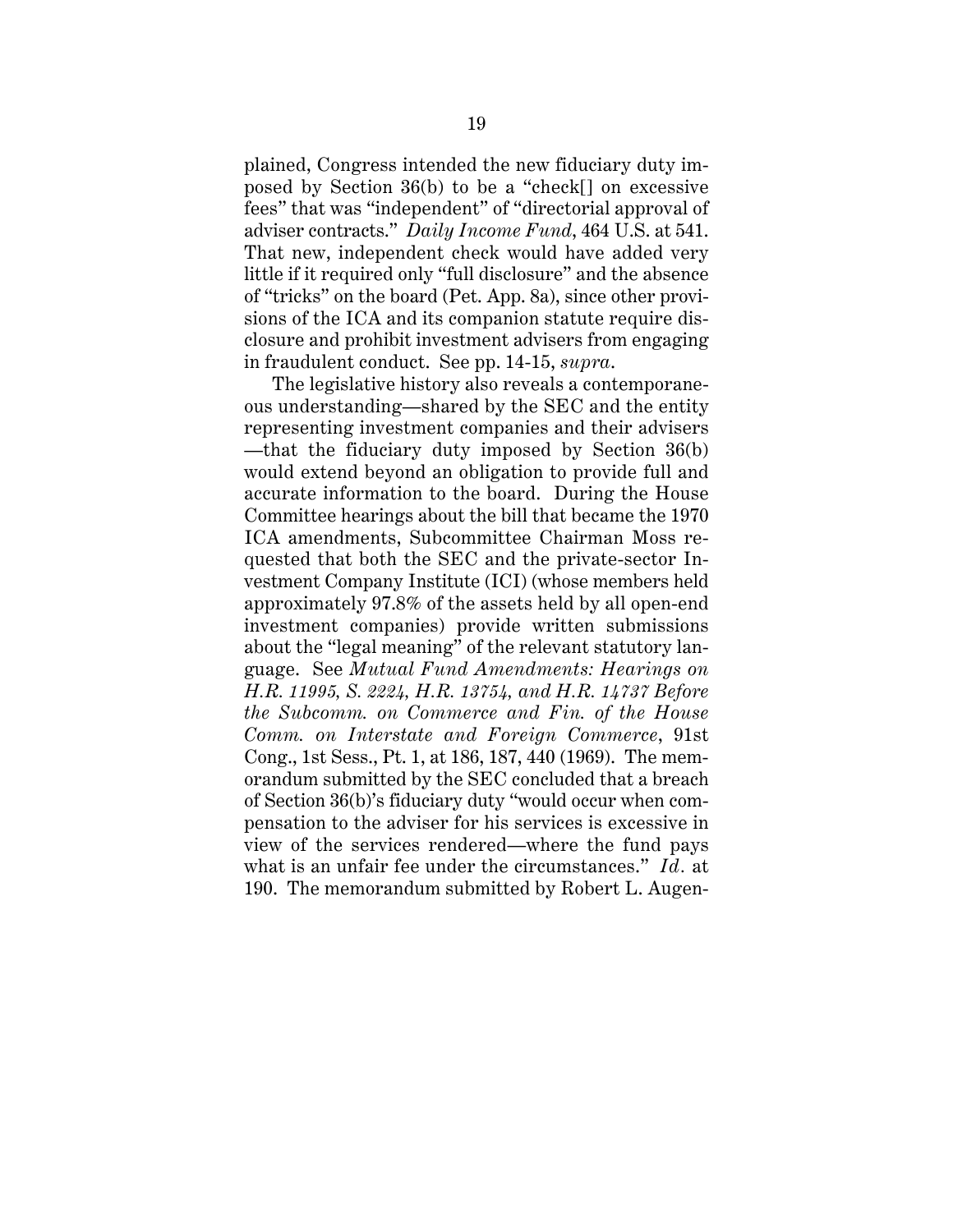blick, the President and General Counsel of the ICI, was to the same effect:

Many words have been used in attempting to describe how far a fiduciary may go in negotiating his fee without violating his fiduciary relationship. A good way to put it is that he may not overreach in the amount of his fee even though the other party to the transaction, *in full possession of all the facts*, does not believe the fee is excessive.

*Id.* at 441 (emphasis added). That contemporaneous understanding, held by both the regulator and the regulatees, is directly contrary to the court of appeals' view (Pet. App. 8a-9a) that the board's approval of an adviser's fee is "conclusive" so long as "full disclosure" has occurred.

**B. An Investment Adviser's Compensation Should Be Within The Range Of Fees That Might Have Been Negotiated Through Arm's-Length Bargaining, And A Comparison With The Fees The Adviser Charges Unaffiliated Clients For Comparable Services Is Relevant To The Section 36(b) Inquiry**

For the foregoing reasons, an investment adviser's fiduciary duty under Section 36(b) extends beyond the obligation to disclose all relevant facts to the board, and includes the duty to refrain from charging an excessive fee. Although the court in a Section 36(b) case is not authorized to decide for itself (in the manner of a ratesetting administrative agency) what the appropriate fee should be, the court should determine whether the compensation received by the adviser is within the range of fees that arm's-length bargaining might have produced. In conducting that inquiry, the court should consider not only fees paid by other mutual funds, but also fees that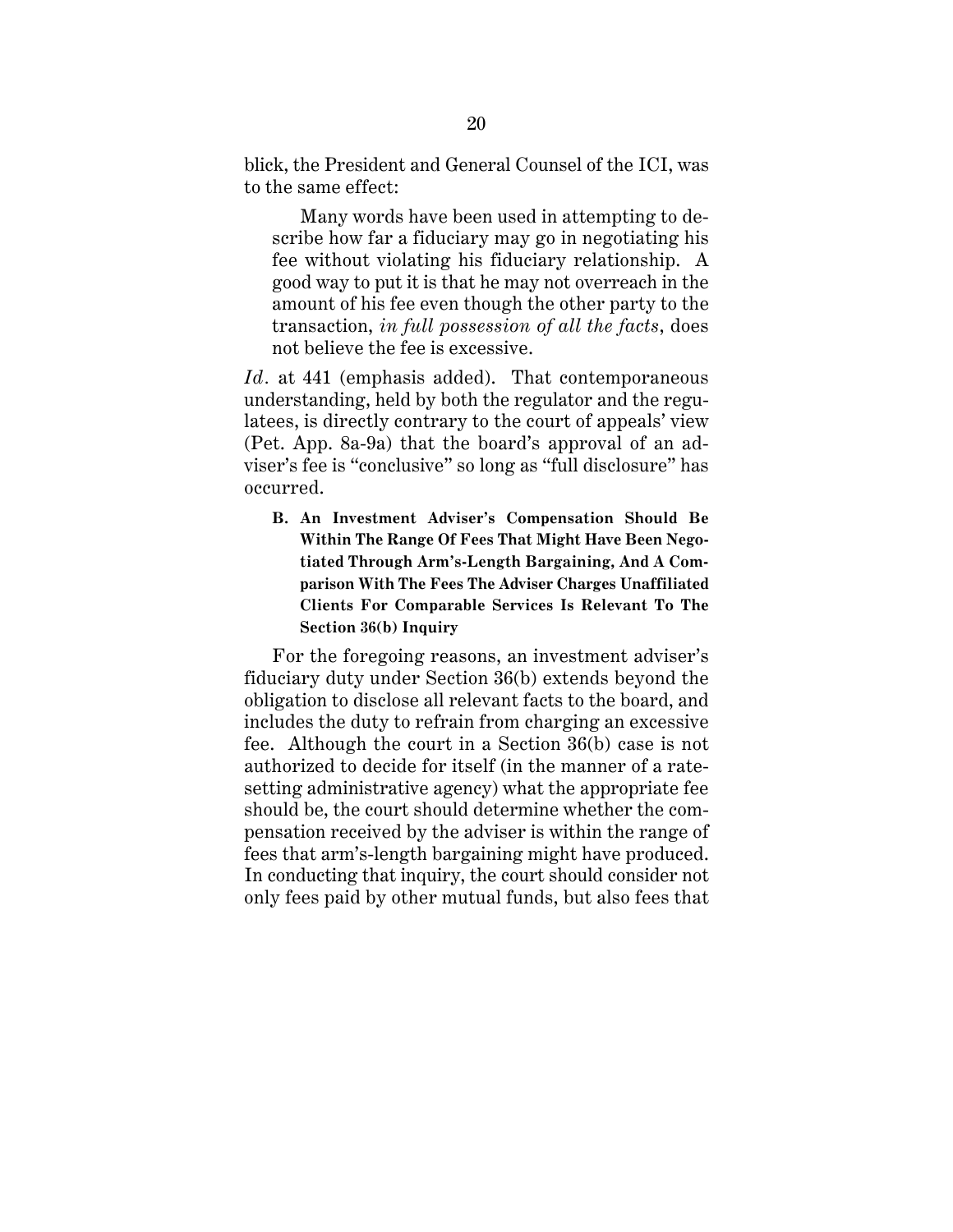the adviser charges unaffiliated clients, so long as the services provided to the adviser's unaffiliated clients and its mutual-fund clients are shown to be comparable.

# *1. Section 36(b) prohibits an investment adviser from charging fees so disproportionately large that they could not have been negotiated through arm's-length bargaining*

a. Before the court of appeals' decision in this case, the seminal case interpreting Section 36(b) was the Second Circuit's decision in *Gartenberg*, *supra*. The court in *Gartenberg* held that, "[t]o be guilty of a violation of [Section]  $36(b)$ , \* \* \* the adviser-manager must charge a fee that is so disproportionately large that it bears no reasonable relationship to the services rendered and could not have been the product of arm'slength bargaining." 694 F.2d at 928; see *ibid.* ("[T]he test is essentially whether the fee schedule represents a charge within the range of what would have been negotiated at arm's-length in the light of all the surrounding circumstances."). Consistent with the statute's reference to "all the circumstances" and with the statute's legislative history, the court in *Gartenberg* stressed that "all pertinent facts must be weighed" in making that determination.<sup>5</sup> *Id.* at 929; see S. Rep. No. 184, 91st

<sup>5</sup> The *Gartenberg* court itself considered the following non-exclusive series of factors: (1) the nature and quality of services provided to the fund and shareholders; (2) the profitability of the fund to the adviser; (3) fall-out benefits (including collateral benefits other than advisory fees that accrue to the adviser by virtue of its business with the fund and its shareholders); (4) economies of scale (including whether the adviser fairly shares with the fund and its shareholders any decreases in marginal operating costs owing to increased size); (5) comparative fee structure (meaning a comparison of the fees with those paid by similar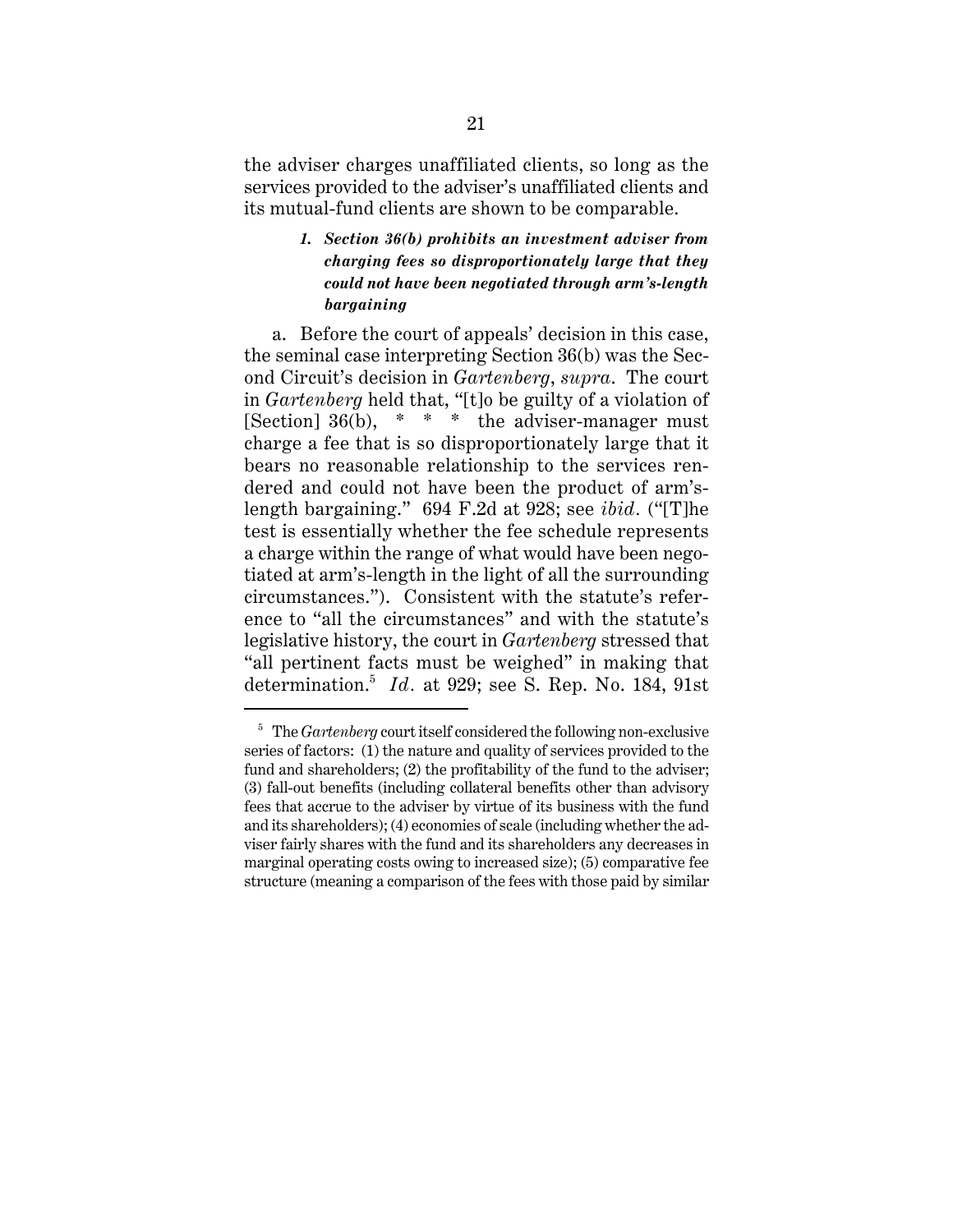Cong., 1st Sess. 15 (1969) (*Senate Report*) ("[I]t is intended that the court look at all the facts in connection with the determination and receipt of such compensation \* \* \* in order to reach a decision as to whether the adviser has properly acted as a fiduciary in relation to such compensation."); H.R. Rep. No. 1382, 91st Cong., 2d Sess. 37 (1970) (*House Report*) (same).

The core of *Gartenberg*'s standard can be traced directly back to *Pepper*, *supra*, in which this Court observed that "[t]he essence of the test [for a fiduciary breach] is whether or not under all the circumstances the transaction carries the earmarks of an arm's length bargain." 308 U.S. at 306-307; see *id.* at 306 (noting that the transaction is to be examined for its "inherent fairness"). Indeed, that line from *Pepper* was quoted in the district court opinion that the Second Circuit affirmed in *Gartenberg*. See *Gartenberg* v. *Merrill Lynch Asset Mgmt., Inc.*, 528 F. Supp. 1038, 1047 (S.D.N.Y. 1981), aff'd, 694 F.2d 923 (2d Cir. 1982), cert. denied, 461 U.S. 906 (1983). And the Court in *Pepper* drew that standard from "certain cardinal principles of equity jurisprudence." 308 U.S. at 306. It is accordingly part of the "accumulated settled meaning under \* \* \* equity" that Congress "incorporate[d]" into Section 36(b) by using the term *fiduciary*. *Amax Coal Co.*, 453 U.S. at 329.

The *Gartenberg* standard also furthers Congress's core purpose in enacting Section 36(b). Congress recognized that, because of the inherently close relationships between mutual funds and their investment advisers, "the forces of arm's-length bargaining do not work in the mutual fund industry in the same manner as they do

funds); and (6) the independence, expertise, care, and conscientiousness of the board in evaluating the contract. See 694 F.2d at 930-931.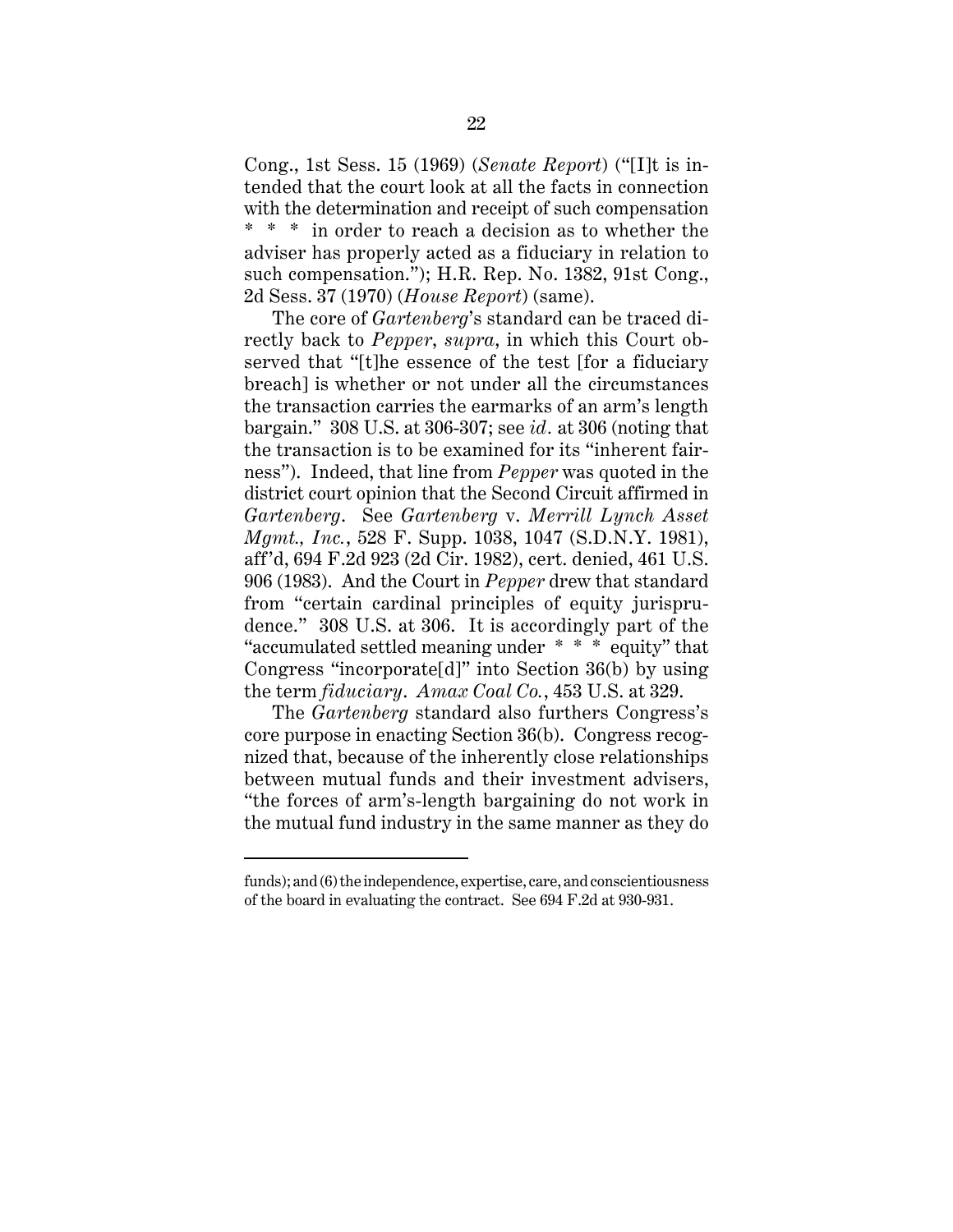in other sectors of the American economy." *Senate Report* 5; *House Report* 7 (same); see *Gartenberg*, 694 F.2d at 928 (quoting *Senate Report*). By requiring that the adviser's fee fall within the range that arm's-length bargaining might have produced, the *Gartenberg* standard advances Congress's objective of reducing the potential harm to investors of these non-competitive conditions.<sup>6</sup> Moreover, some of the specific factors that the *Gartenberg* court identified as relevant (see note 5, *supra*) were mentioned, along with other possible considerations, in the congressional committee reports or the SEC's 1966 report. See *Senate Report* 15; *House Report* 37; *1966 SEC Report* 144-145.

b. The SEC's regulations have recognized, and formalized, *Gartenberg*-like factors. In a 2004 rulemaking, the Commission amended several forms to require a specific discussion in proxy statements and shareholder reports of certain factors relevant to the board's approval of advisory fees and other amounts payable to an investment adviser. See *Disclosure Regarding Approval of Investment Advisory Contracts by Directors of Investment Companies*, 69 Fed. Reg. 39,807-39,809 (2004) (amending Schedule 14A and Forms N-1A, N-2, and N-3).<sup>7</sup> In listing the factors to be discussed, the re-

 $6$  This is not to say that Congress intended for the SEC to engage in "rate regulation" or for courts to engage in "[j]udicial price-setting." Pet. App. 8a, 10a. Indeed, the legislative history disclaims such a purpose. See *Senate Report* 6. Determining what outcomes fall outside the range that could result from an arm's-length negotiation is not the same as independently setting rates or prescribing a particular standard to produce prices, like a cost-plus model.

 $\alpha$  A board is permitted to omit any particular factor it concludes is irrelevant to its evaluation of the investment advisory contract, as long as it explains why. 69 Fed. Reg. at 39,801 & n.32.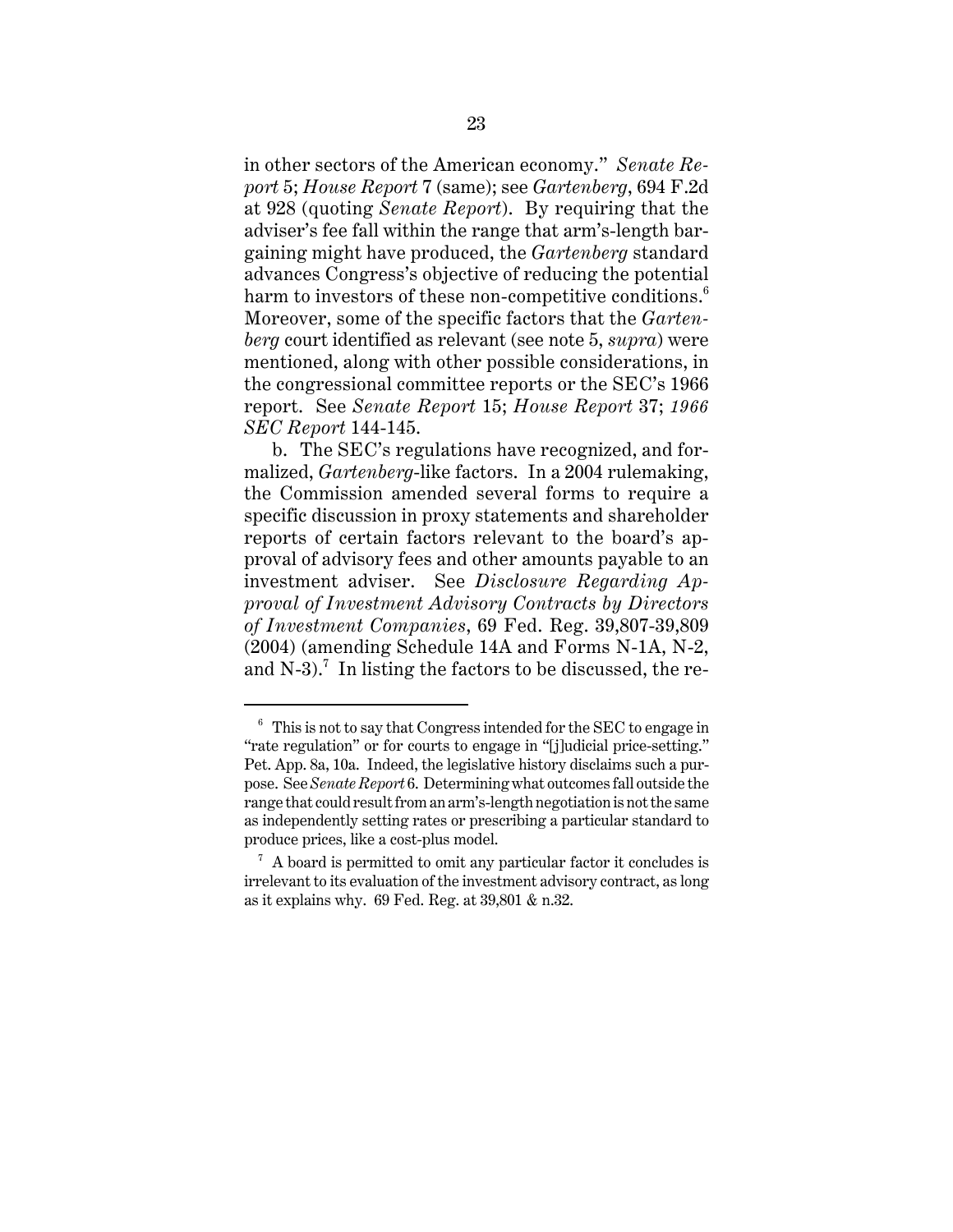lease accompanying the amendments cited *Gartenberg* and noted that "[c]ourts have used similar factors in determining whether investment advisers have met their fiduciary obligations under section 36(b)." *Id.* at 39,801 n.31. The SEC's regulations require, *inter alia*, a discussion of any "comparison[] of the services to be rendered and the amounts to be paid under the contract with those under other investment advisory contracts, such as contracts of the same and other investment advisers with other registered investment companies or other types of clients (*e.g.*, pension funds and other institutional investors)." 17 C.F.R. 240.14a-101, Sched. 14A, Item 22, para. (c)(11)(i); 69 Fed. Reg. at 39,807-39,809.

The *Gartenberg* standard—along with its non-exclusive list of potentially relevant factors—has provided useful guidance to fund boards fulfilling their obligation under Section 15(c) of the ICA of evaluating advisers' compensation. See, *e.g.*, Federal Regulation of Securities Committee, ABA, *Fund Director's Guidebook* 31-35 (3d ed. 2006); Mutual Fund Directors Forum, *Best Practices and Practical Guidance for Mutual Fund Directors* 44-47 (July 2004) (*Best Practices*) <http://www. mfdf.com/site/documents/best\_pra.pdf>. It also provides guidance for advisers in proposing fees. Moreover, the extent to which the adviser and the board exchange and reflect upon information of this kind helps a court to evaluate how much "consideration" to give a board's approval of an adviser's fee proposal. 15 U.S.C.  $80a-35(b)(2)$ . Although a board's approval is not "controlling" (*Senate Report* 15), the board's receipt of necessary information and its careful consideration of the *Gartenberg* factors prior to approving compensation can be strong probative evidence that the adviser has complied with its fiduciary obligation.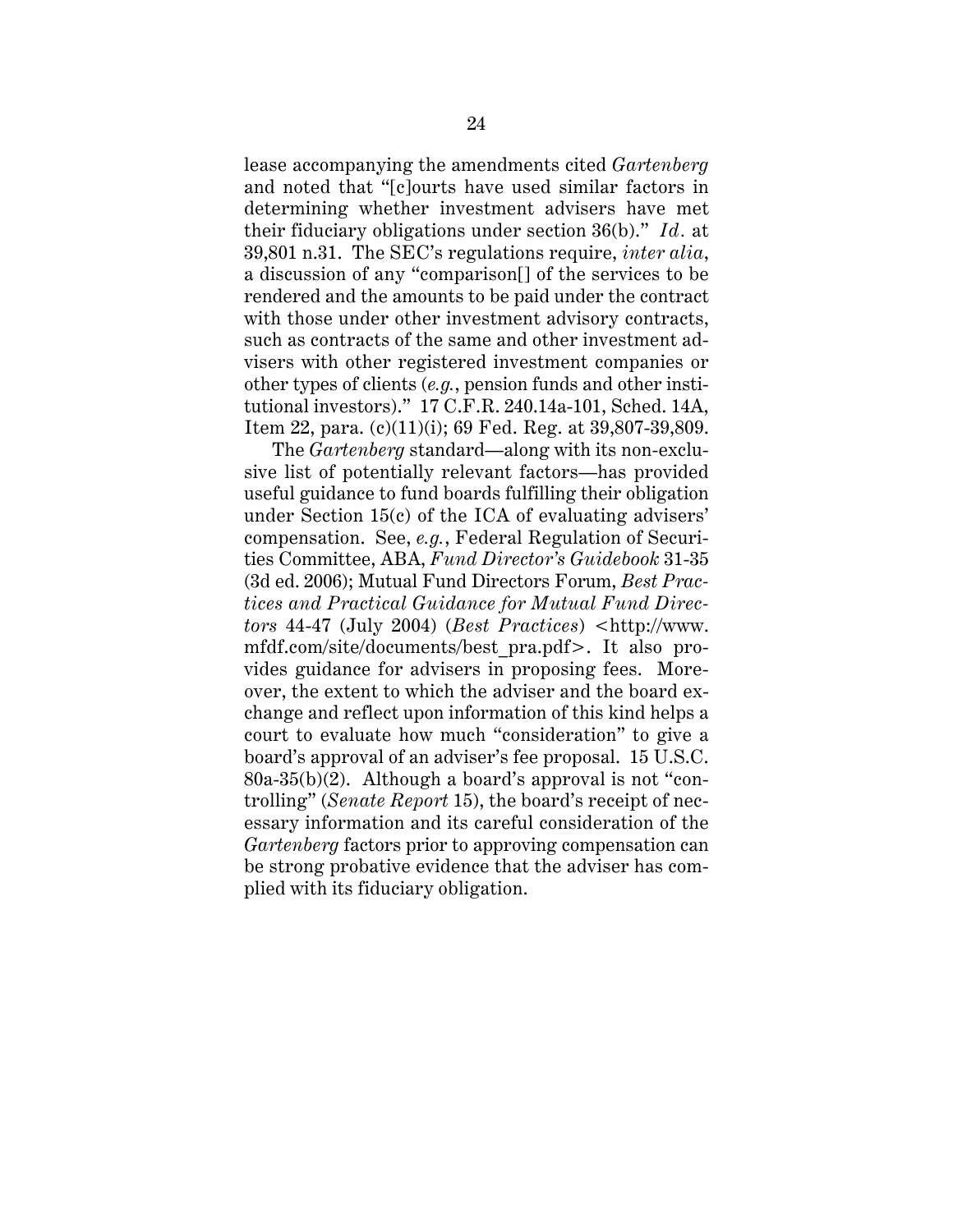c. The *Gartenberg* approach provides the appropriate framework for resolving claims that an adviser has breached its fiduciary duty with respect to compensation. That approach is faithful to the statutory language and purposes, and it is consistent with the traditional trust-law standard for evaluating the conduct of fiduciaries dealing on their own account with entities to which they owe a duty.

Although this Court need not address the potential relevance of each "circumstance[]" that should be evaluated under Section 36(b)(2), two factors warrant further discussion in light of the court of appeals' rationale for rejecting petitioners' claims. As discussed below, in determining whether respondent's fees were consistent with those that could have been the product of arm'slength bargaining, the court of appeals gave too much weight to one factor (the fees paid by other mutual funds to their investment advisers) and too little to another (the fees paid to respondent by unaffiliated institutional clients for portfolio management).

> *2. In light of the structural impediments to arm'slength bargaining between mutual funds and their investment advisers, an adviser's fee cannot be declared lawful simply because it is comparable to fees paid by similar mutual funds*

To the extent the court of appeals looked beyond the board's purportedly "conclusive" approval of respondent's fees, it treated the comparison between respondent's fees and other mutual funds' fees as effectively dispositive. Pet. App. 9a-13a. This comparison is surely relevant to the Section 36(b) analysis. Indeed, such an analysis was identified as one potential consideration (among others) in the SEC's 1966 Report. See *1966 SEC*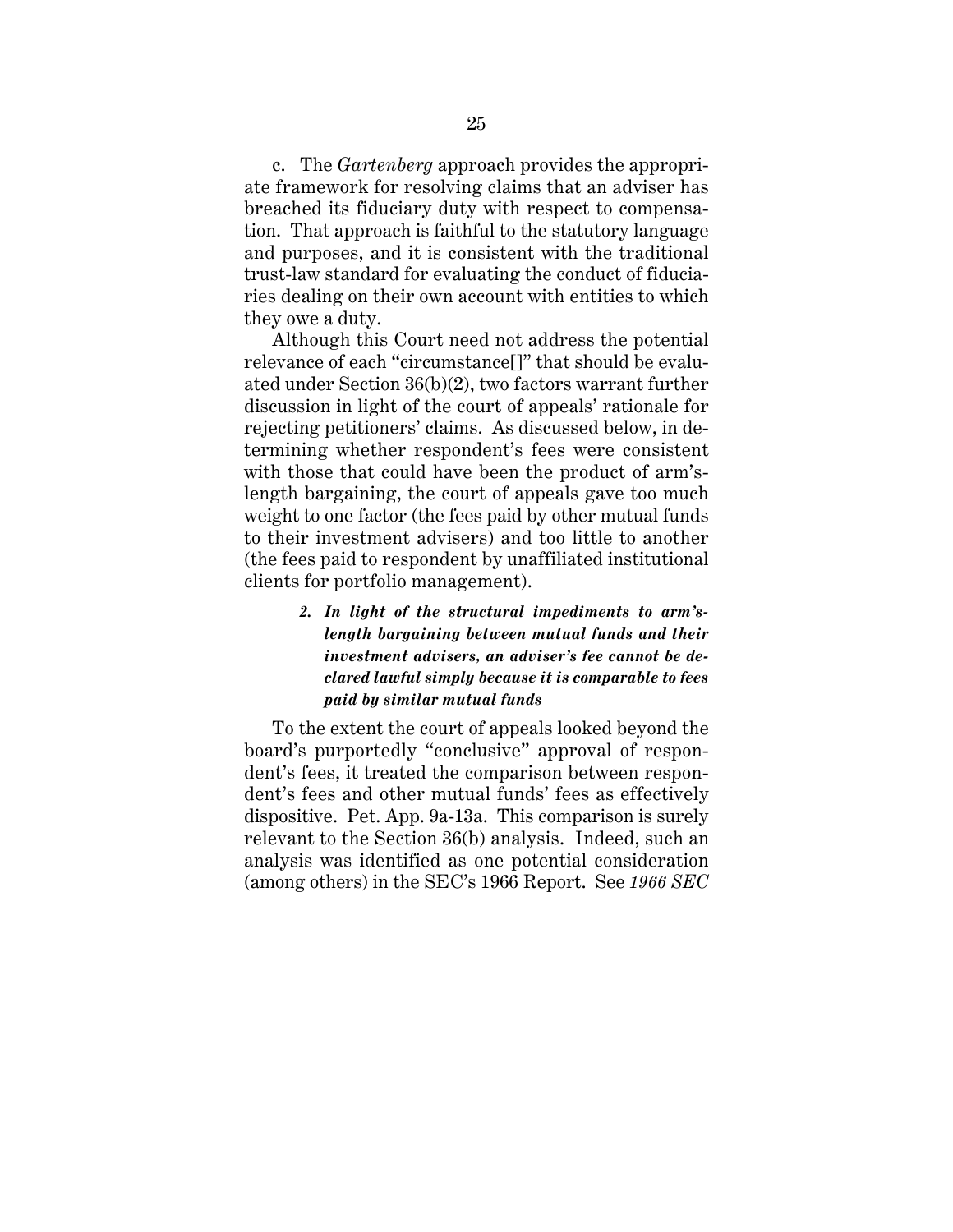*Report* 144 (listing among "all relevant factors" the "fees paid for comparable services by other financial institutions with pools of investment capital of like size and purpose such as \* \* \* other investment companies"). But the SEC and courts have long understood that comparisons of compensation among mutual funds should be treated with some caution. As the *Gartenberg* court explained, "the existence in most cases of an unseverable relationship between the adviser-manager and the fund it services tends to weaken the weight to be given to rates charged by advisers of other similar funds." 694 F.2d at 929 (citing *1966 SEC Report* 148). "Competition between money market funds for shareholder business does not support an inference that competition must therefore also exist between adviser-managers for fund business." *Ibid.*

The question of whether competition among mutual funds for investors keeps advisory fees in check remains the subject of lively debate. The court of appeals cited "[a] recent, careful study" to support its conclusion that investors subject advisory fees to "competitive pressure" by shopping among thousands of mutual funds. Pet. App. 12a (citing John C. Coates IV & R. Glenn Hubbard, *Competition in the Mutual Fund Industry: Evidence and Implications for Policy*, 33 J. Corp. L. 151 (2007)). Other studies, however, have reached the opposite conclusion. See *id.* at 40a-41a (Posner, J., dissenting from denial of reh'g en banc) (citing John P. Freeman & Stewart L. Brown, *Mutual Fund Advisory Fees: The Cost of Conflicts of Interest*, 26 J. Corp. L. 609 (2001)); see also, *e.g.*, John P. Freeman, Stewart L. Brown, and Steve Pomerantz, *Mutual Fund Advisory Fees: New Evidence and a Fair Fiduciary Duty Test*, 61 Okla. L. Rev. 83, 106-122 (2008) (responding to the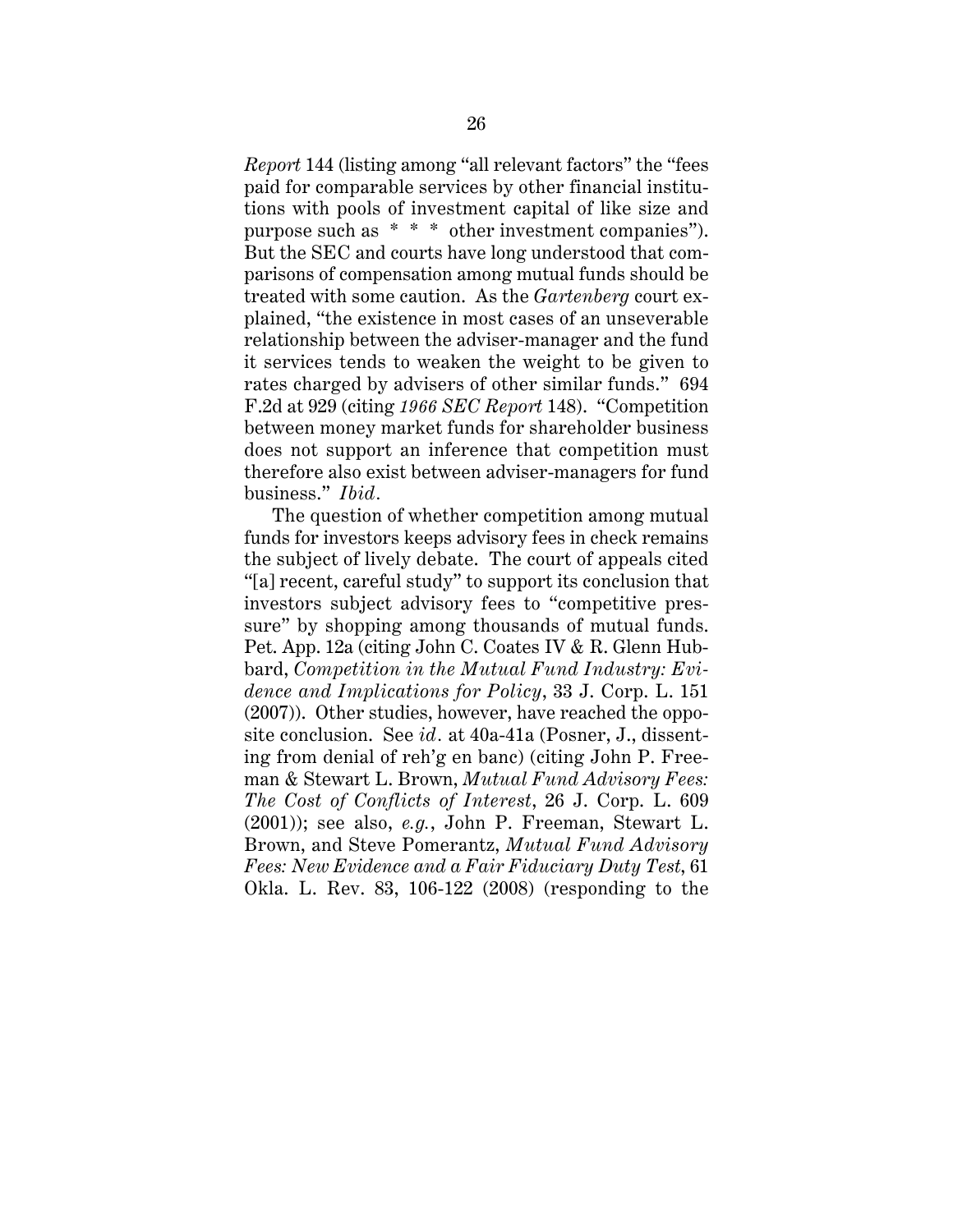Coates and Hubbard study). After surveying the academic literature about mutual fund expenses, the Department of Labor recently concluded "that the available research provides an insufficient basis to confidently determine whether or to what degree [ERISA plan] participants pay inefficiently high investment prices," but still concluded that "there is a strong possibility that at least some participants, especially IRA beneficiaries, pay inefficiently high investment prices."<sup>8</sup> *Investment Advice—Participants and Beneficiaries*, 74 Fed. Reg. 3842 (2009); see also *id.* at 3840-3842 & nn. 24-31 (citing various articles and briefly describing their differing conclusions). Although not reaching a conclusion on the question, the SEC has similarly recognized that the level of fees charged by investment advisers to mutual-fund clients has become a subject of significant debate. 69 Fed. Reg. at  $39,799$ .

<sup>8</sup> Mutual-fund advisers' fees have been the subject of litigation under the Employee Retirement Income Security Act of 1974 (ERISA), 29 U.S.C. 1001 *et seq.* Plaintiffs in such cases have alleged that plan fiduciaries breached their fiduciary duties under ERISA, see 29 U.S.C. 1104(a)(1), by allowing plans (or plan participants in individual-account plans) to pay excessive fees by purchasing certain mutual funds at retail rates. See, *e.g.*, *Young* v. *General Motors Inv. Mgmt. Corp.*, No. 08-1532-CV, 2009 WL 1230350, at \*1 (2d Cir. May 6, 2009). Because Section 36(b) and ERISA have different statutory language, histories, and purposes, the resolution of this case should not establish the legal standard that should apply to excessive-fee claims against plan fiduciaries under ERISA.

<sup>&</sup>lt;sup>9</sup> In its brief opposing certiorari (at 28), respondent quoted a document prepared by the SEC's staff as stating that "empirical evidence suggest[s] that there is significant competition based on costs in the fund industry." Memorandum from Paul F. Roye, Div. of Inv. Mgmt., to William H. Donaldson, Chairman 6 (June 11, 2003) <http://financial services.house.gov/media/pdf/061803kanememo.pdf>. That staff-authored paper made clear that "the views expressed in this memorandum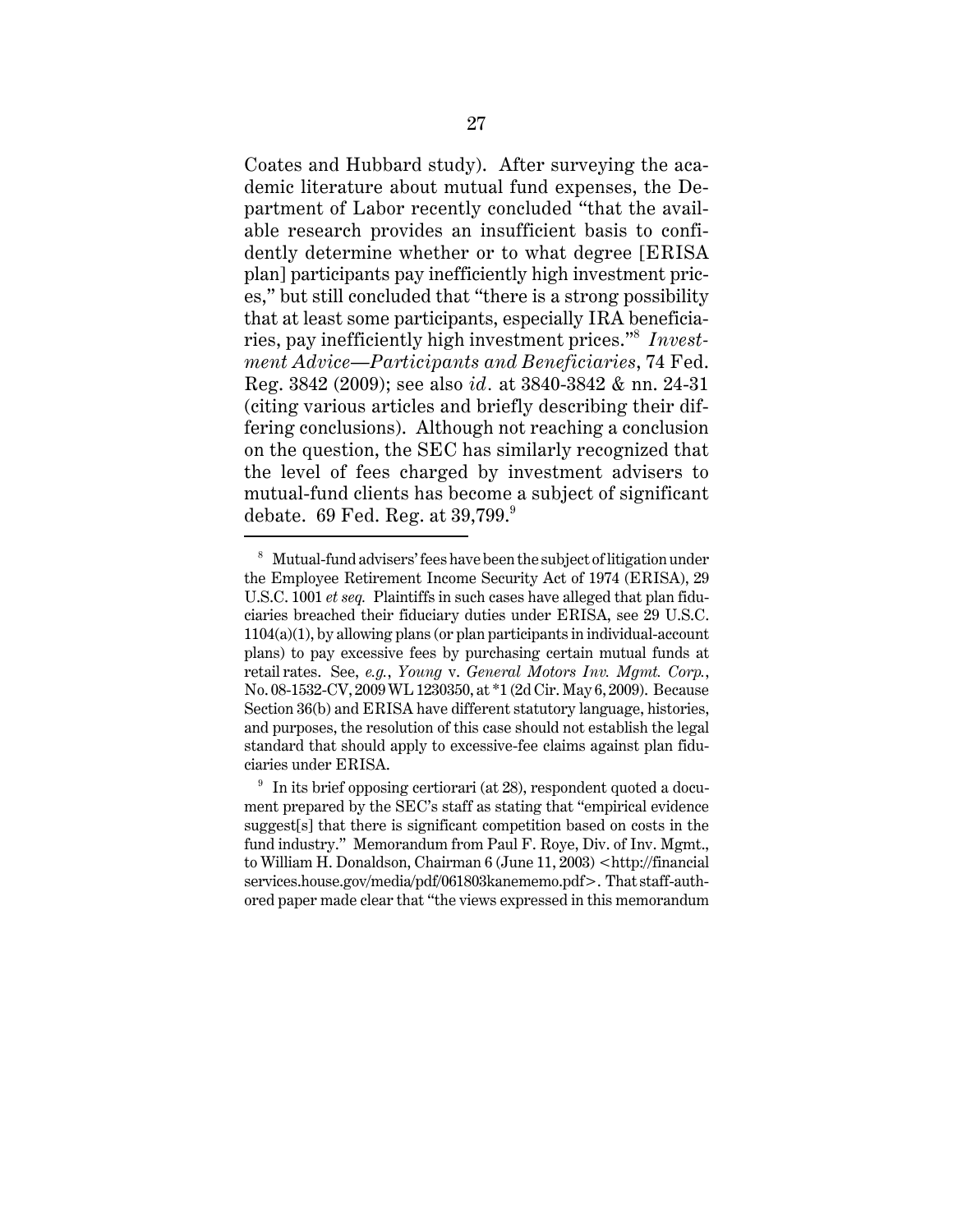Given that ongoing debate, the weight to be given to a comparison with the fees paid by other mutual funds should depend on the circumstances and evidence in each individual case. One factor to consider is the nature and amount of other probative evidence in the case (such as evidence concerning the fees the investment adviser received from unaffiliated clients for comparable services, see pp. 29-32, *infra*). In addition, case-specific evidence may indicate that competition is a more effective check on excessive advisory fees for the specific fund at issue (*e.g.*, because comparable funds are available and investors face minimal barriers in shifting their assets to those funds). The probative value of evidence concerning the fees paid by other mutual funds will also depend in part on how similar those funds are to the fund at issue in the lawsuit, and whether the services provided by their investment advisers are comparable. A court focusing on the concrete circumstances of an actual case could more confidently assess the extent to which competition for investor dollars provided adequate incentives for a particular adviser to reduce his fees, and thus counteracted the structural hindrances to arm's-length bargaining between the adviser and the mutual fund.

That less sweeping approach would be more faithful to Congress's purposes in enacting and retaining Section 36(b). The court of appeals remarked that "[a] lot has happened" in the mutual-fund market since Section

may not necessarily reflect [the] views" of the Chairman or other Commissioners. *Id.* at 1. In addition, the staff's treatment was far from conclusive, noting that "it is difficult to measure the extent to which cost-based competition exists in the mutual fund industry," *id.* at 3, and that "the degree to which investors understand mutual fund fees and expenses remains a significant source of concern," *id.* at 12.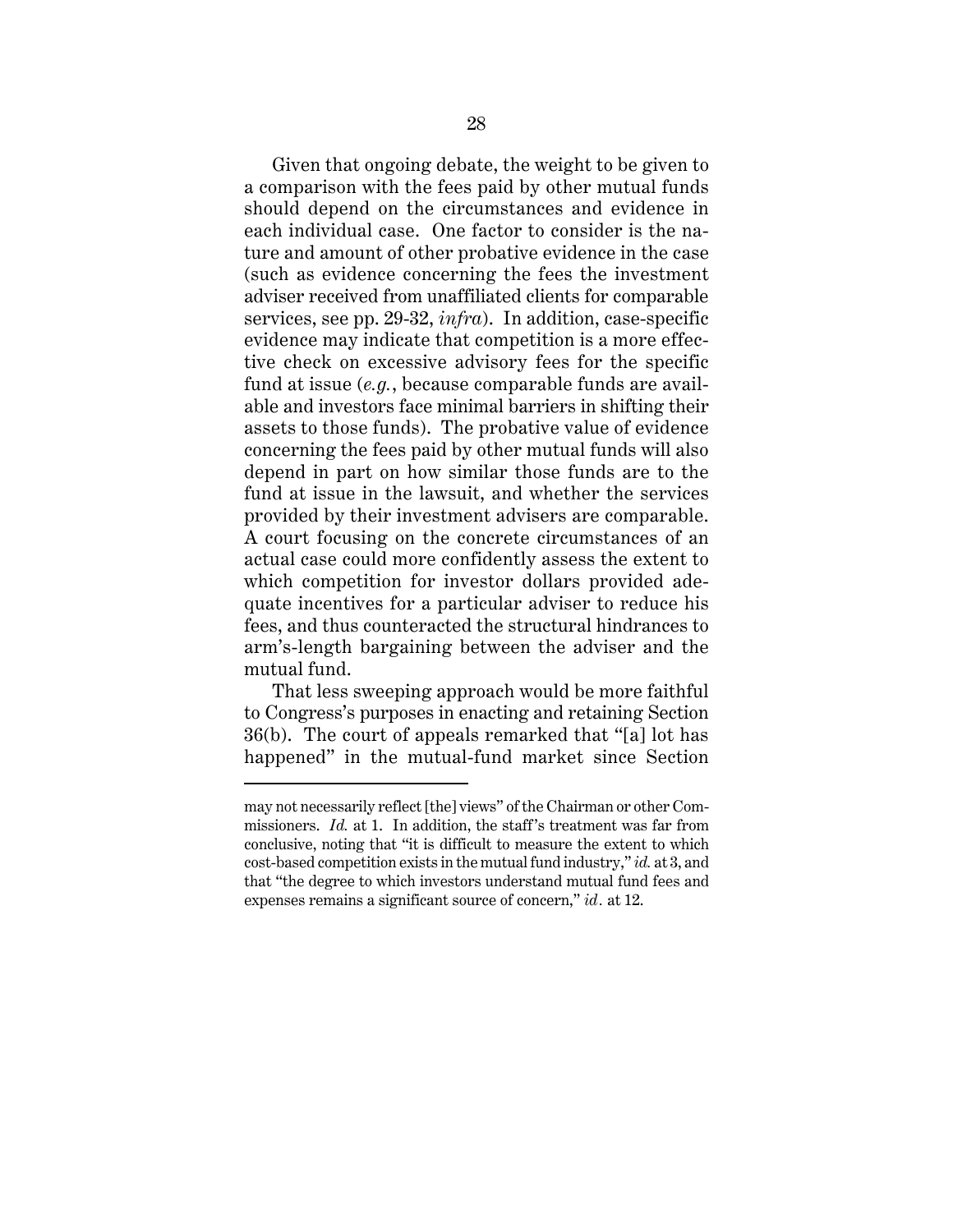36(b) was enacted in 1970. Pet. App. 11a. But one thing that has not happened is any change in Section 36(b)'s statement of fiduciary duty. Congress's imposition of that duty was largely predicated on the assumption that disclosure and the pressures of the marketplace were not fully adequate to protect investors from "the potential for abuse inherent in the structure of investment companies." *Daily Income Fund*, 464 U.S. at 536 (quoting *Burks* v. *Lasker*, 441 U.S. 471, 480 (1979)). If applied globally, the court of appeals' finding that mutual funds' costs are effectively constrained by competition threatens to "eviscerate [Section] 36(b)." *Gallus* v. *Ameriprise Fin., Inc.*, 561 F.3d 816, 823 (8th Cir. 2009); see Pet. App. 41a (Posner, J., dissenting from denial of reh'g) ("The governance structure that enables mutual fund advisers to charge exorbitant fees is industry-wide, so the panel's comparability approach would if widely followed allow those fees to become the industry's floor.").

# *3. An evaluation under Section 36(b) of "all the circumstances" should include consideration of any fees the adviser receives for providing comparable services to unaffiliated clients*

Just as a comparison with the fees paid by other mutual funds may be a relevant circumstance in evaluating an adviser's compensation under Section 36(b), so too may be a comparison with the fees that an adviser receives from clients with which it is not affiliated. Because negotiations for such fees typically occur between independent parties, each of which is subject to competitive pressures, they may provide better evidence of the prices that arm's-length bargaining would produce for the relevant services. For these reasons, such compari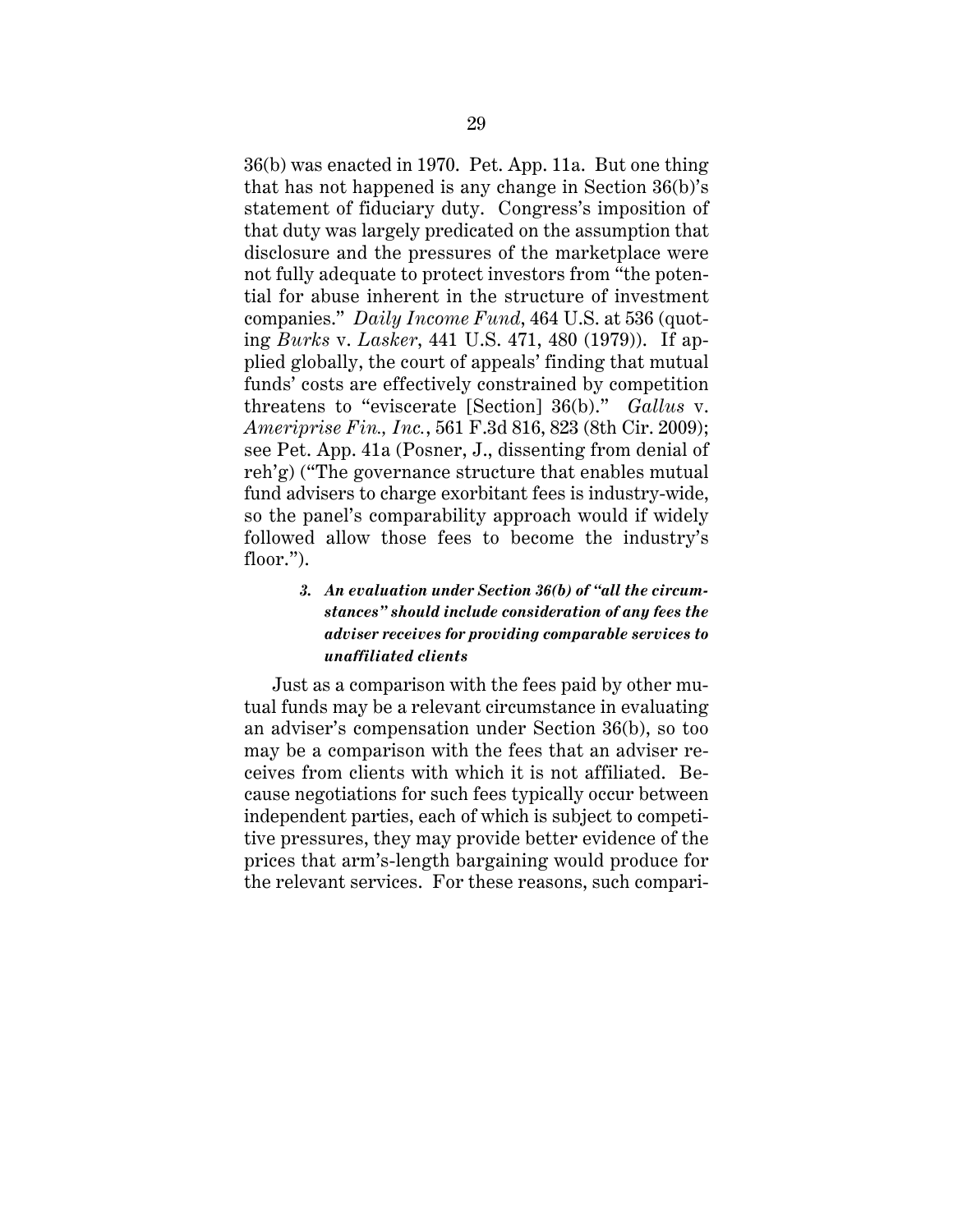sons have played a major role in the debate about whether mutual fund fees are excessive. See *Daily Income Fund*, 464 U.S. at 537 (describing the *Wharton Report*'s finding "that investment advisers often charged mutual funds higher fees than those charged the advisers' other clients"). The 1966 SEC report—which initiated the legislative proposals that culminated in the enactment of Section 36(b)—expressly contemplated that the benchmarks for evaluating the reasonableness of investment advisers' fees could include "the costs of investment management services provided to pension and profitsharing plans and other large nonfund clients." *1966 SEC Report* 145.

Current industry practice itself recognizes the potential relevance of this factor. The Mutual Fund Directors Forum recommended in 2004 that fund directors request and evaluate "meaningful information on the adviser's fee structures for any other comparable investment vehicles, both public and private, and an explanation of any differences from fees charged to the fund." *Best Practices* 45. And for the last several years, the SEC's regulations and forms have required boards to disclose in proxy statements and periodic reports to shareholders the consideration they give to the fees that their advisers charge to other clients. See 69 Fed. Reg. at 39,807- 39,809. It would make little sense to preclude courts from considering for purposes of Section 36(b) the same kind of data that boards often consider for purposes of Section 15(c).

Of course, the fees an investment adviser charges unaffiliated clients will be relevant to the Section 36(b) analysis only to the extent that the adviser performs sufficiently comparable services in the two contexts. Here, petitioners claim to have presented evidence that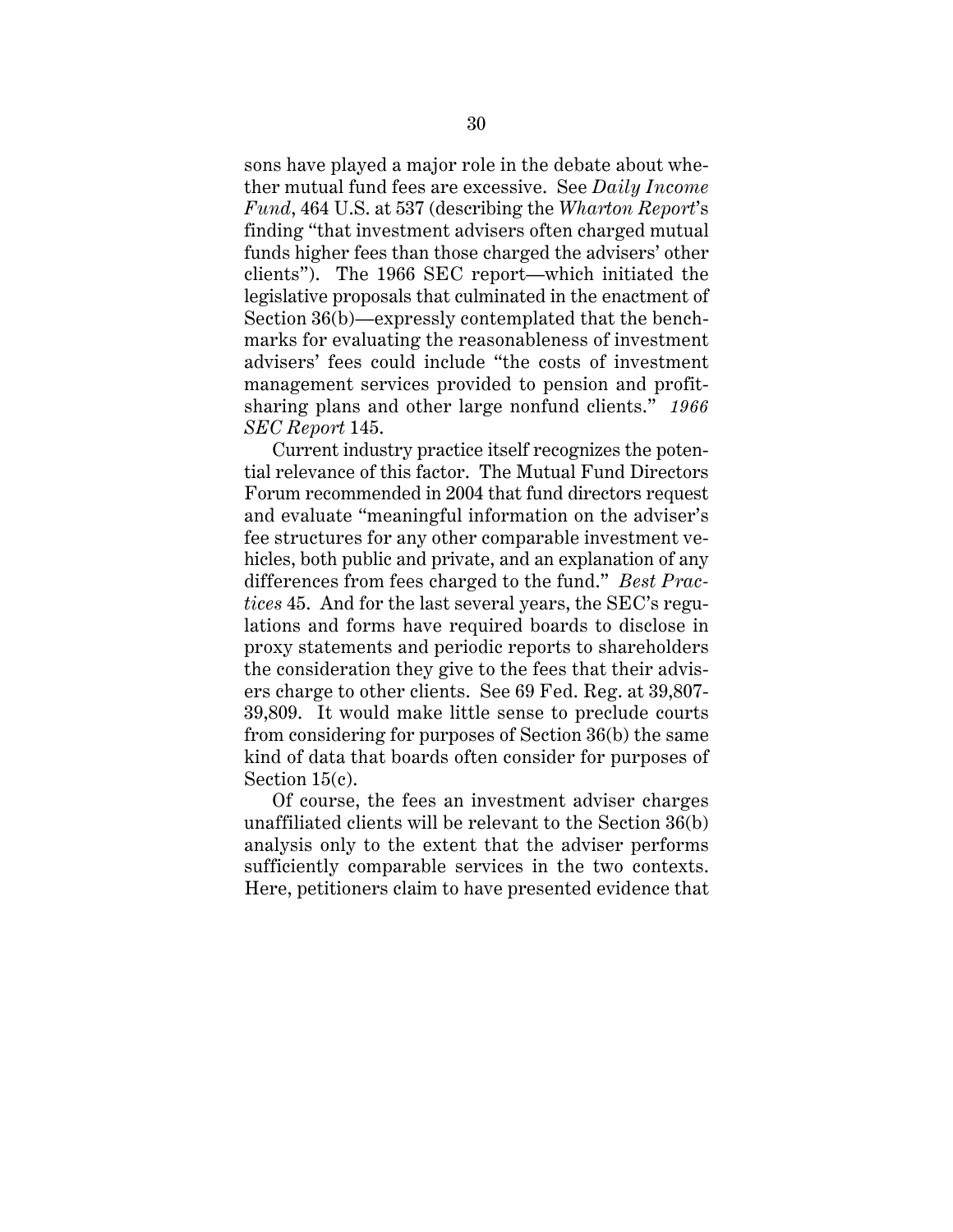respondent charged its unaffiliated institutional clients approximately half of what it charged the Oakmark funds for comparable advisory services. Pet. Br. 9-10, 48-49; Pet. App. 6a-7a, 30a, 39a. The district court assumed *arguendo* that the services were in fact comparable, but discounted this evidence, treating as dispositive the similarity between respondents' fees from Oakmark and advisory fees paid by other mutual funds. See *id.* at  $30a<sup>10</sup>$  The court of appeals similarly slighted the comparison to unaffiliated clients, stating that "[d]ifferent clients call for different commitments of time," and suggesting that the provision of advisory services to mutual funds may be more difficult or time-consuming than the rendering of advice to unaffiliated clients. *Id.* at 13a. But that analysis is flawed on two different levels. First, the court offered no "evidentiary or empirical basis," *id*. at 39a (Posner, J., dissenting from denial of rehearing en banc), even for the generalization that advisory services to mutual funds are more difficult or costly to perform than advisory services to unaffiliated clients. Second, the appropriateness of the benchmark that petitioners advocate does not depend on whether investment advisers *typically* provide comparable services to their

 $10$  Both the comparison to the fees that respondent charged its unaffiliated institutional clients and the comparison to fees paid by other mutual funds reflect attempts to identify the range of compensation that could have resulted from an arm's-length negotiation. Those competing benchmarks are potentially subject to different infirmities. Compensation paid by other mutual funds provides an imperfect measure of what arm's-length bargaining would have produced because other mutual funds are also related to their investment advisers in ways that may suppress such bargaining. The comparison to fees paid by unaffiliated institutional clients eliminates that concern, but raises the question whether the services provided to different kinds of entities were in fact comparable.